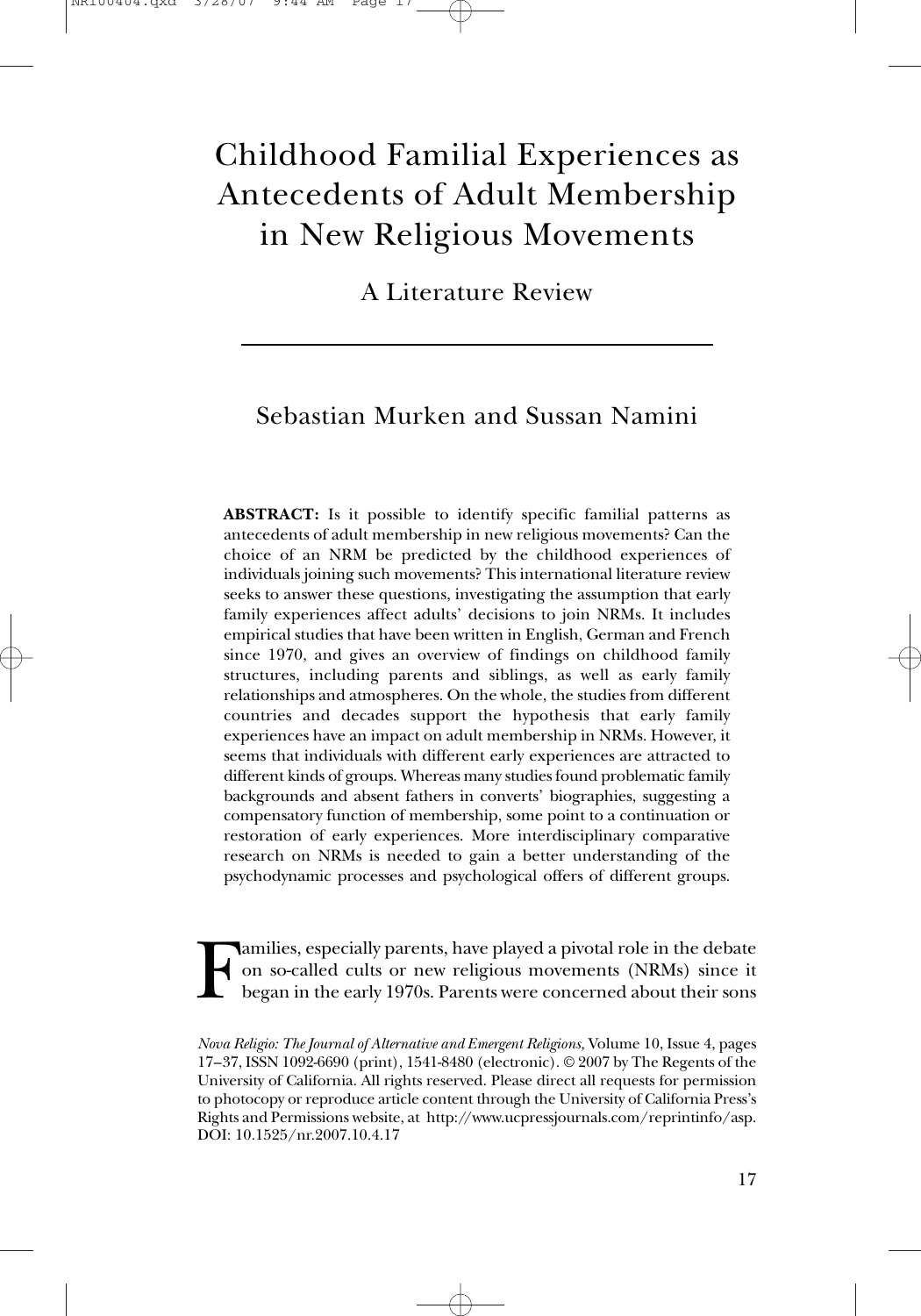and daughters who left universities and promising careers to follow unfamiliar religious leaders and join their groups. After parents in the United States had voiced their concerns, networks of parents and families emerged that grew into a national movement. In many other countries, too, parental initiatives were among the first "anticult" groups. David G. Bromley and Anson Shupe note: "Although NRMs would certainly have engendered opposition from other quarters, it is unlikely that the intensity of controversy that has occurred would have transpired without the family conflict as its driving force."1 Even today, NRMs are accused of being not only "anti-self" and "anti-society," but also "anti-family."<sup>2</sup> Hence, it is not surprising that professionals and scholars from a multitude of backgrounds have paid considerable attention to the impact of an individual's membership in an NRM on the "outside" family. They have discussed the emotional reactions of parents (and, to a lesser degree, siblings) as well as the consequences of the person's membership for the family system and have given practical advice on how to handle the situation.<sup>3</sup>

At the same time, scholars have repeatedly questioned the widespread assumption that NRMs have a destructive impact on families. A quarter of a century ago, Brock K. Kilbourne and James T. Richardson critically asked whether there was not "a case of misattribution of cause?"4 and twenty years later John A. Saliba wrote: "It would, however, be naive to conceive of the new religions mainly as disrupters of family life. Joining a new movement might be an indicator that all is not well at home."<sup>5</sup> Interestingly, like the charges that are brought forward against NRMs, the assumption that difficulties in families may make (especially young) people susceptible to the offers of NRMs often seems to be more speculative than evidence-based. Frequently, authors present it as a fact without reporting much empirical evidence.<sup>6</sup> In general, research on the question of family antecedents to membership in NRMs seems to be scarce and scattered.

However, during our research in the context of a large German project on adult self-chosen membership in  $NRMs$ ,<sup>7</sup> we realized that more studies are available than are apparent at first glance. We therefore started a systematic literature review on family antecedents to adult membership in NRMs. The purpose of the review was to compile international research data from a variety of sources to survey whether nuclear family variables of different kinds, including relationships to parents and siblings, may indeed play a predisposing role in conversion to NRMs later in life. Psychological research has shown that early family experiences have long-term effects on an individual's life and development.<sup>8</sup> Moreover, studies from psychology of religion have demonstrated that these early experiences impact adult religiosity.<sup>9</sup> Thus, we assume that early family antecedents also influence an adult's decision to join an NRM.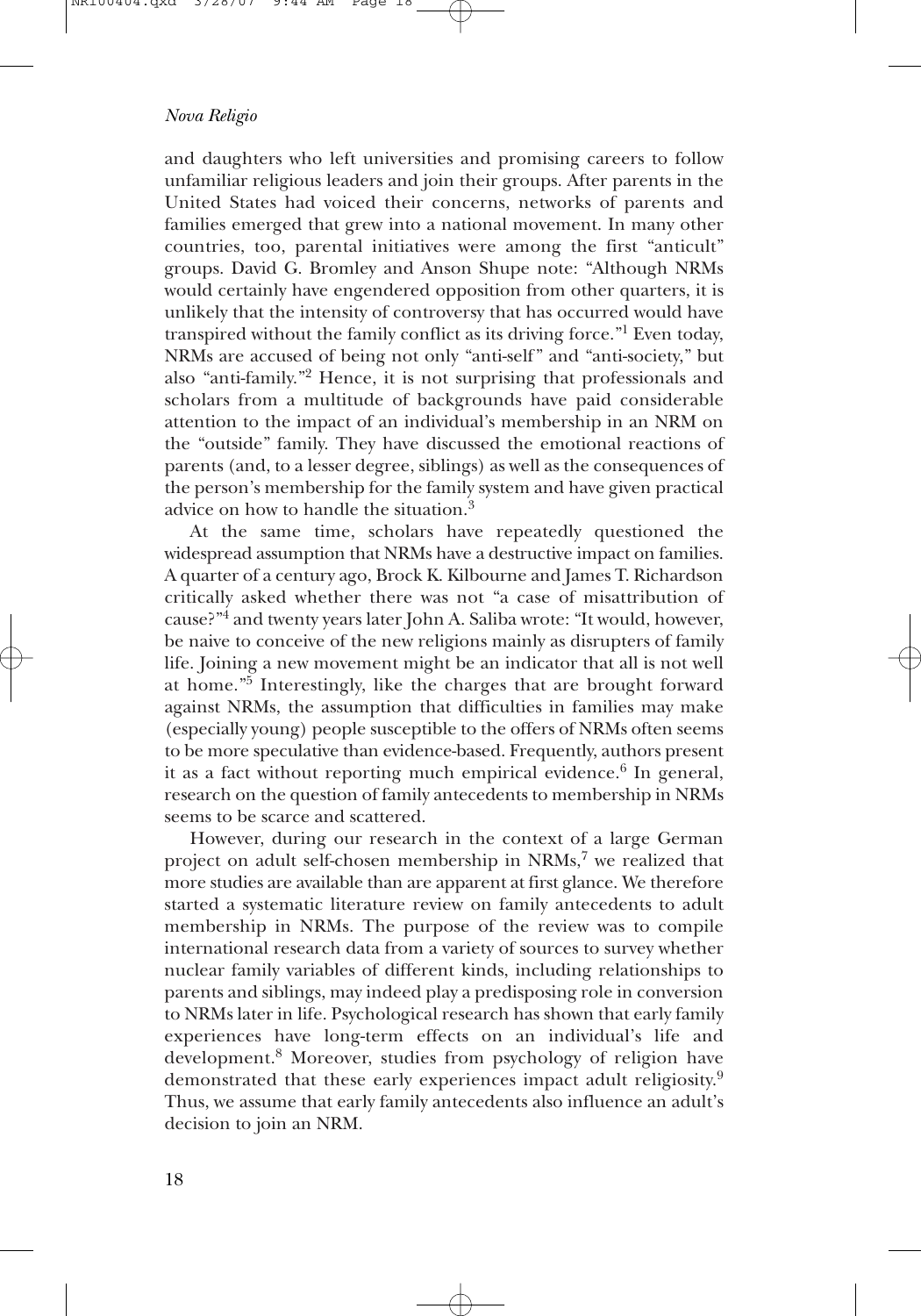#### **LITERATURE REVIEWED**

Several research strategies were applied to identify literature on early family antecedents to membership in NRMs. First, a database search was conducted using (a) ATLA Religion Database, an international electronic database of the American Theological Library Association; (b) PsycINFO, an international electronic database of the American Psychological Association; and (c) PSYNDEX, a German electronic database which encompasses German and English publications of authors from Germanspeaking countries since  $1977<sup>10</sup>$  Major bibliographies on NRMs were systematically examined, $^{11}$  and other literature available on membership in NRMs was screened for its relevance to the questions of the review. Moreover, sources identified through any of the search strategies were checked for further references to other relevant publications. Empirical studies written in English, German or French since 1970 were included in the review.

We focused on the question of whether early familial experiences have latent long-term effects on NRM membership later in life, and so we limited the literature considered. Findings on family systems and relationships to family members at the time individuals joined the new religious movements in their adult lives were not included, as they refer to different psychological processes (in these studies, the moment of crisis can be assumed to be much stronger than the latency effect that was the focus of this study).<sup>12</sup> Studies with clinical populations were not considered because of the selection bias and because psychopathology in general has been found to be related to adverse childhood experiences, which are therefore overrepresented in clinical populations.<sup>13</sup> Singlecase studies were excluded for methodological purposes. They are usually highly selective and do not allow conclusions to be drawn for larger samples.

As we could not expect to find a large amount of studies on the topic, we included studies on a great variety of groups in our review. We understand the term "new religious movement" (or "cult") in a broad sense to include "borderline cases"<sup>14</sup> such as Pentecostalism and groups like the Jehovah's Witnesses that may be classified as "sects."15 Following Rainer Flasche, we subsume all groups that have been formed since the mid-nineteenth century.<sup>16</sup> This use of the term "new religious movement" also seems to be the most appropriate as the scope of the review is international, so that studies from various countries, which differ with regard to their religious situation, have been included. For example, whereas the United States has a religiously pluralistic society in which the choice of one's religion is common, in many European countries the Protestant Churches and/or Roman Catholic Church are the established religious institutions with dominating roles in society. Traditionally, infants are baptized in the faith of their parents, and the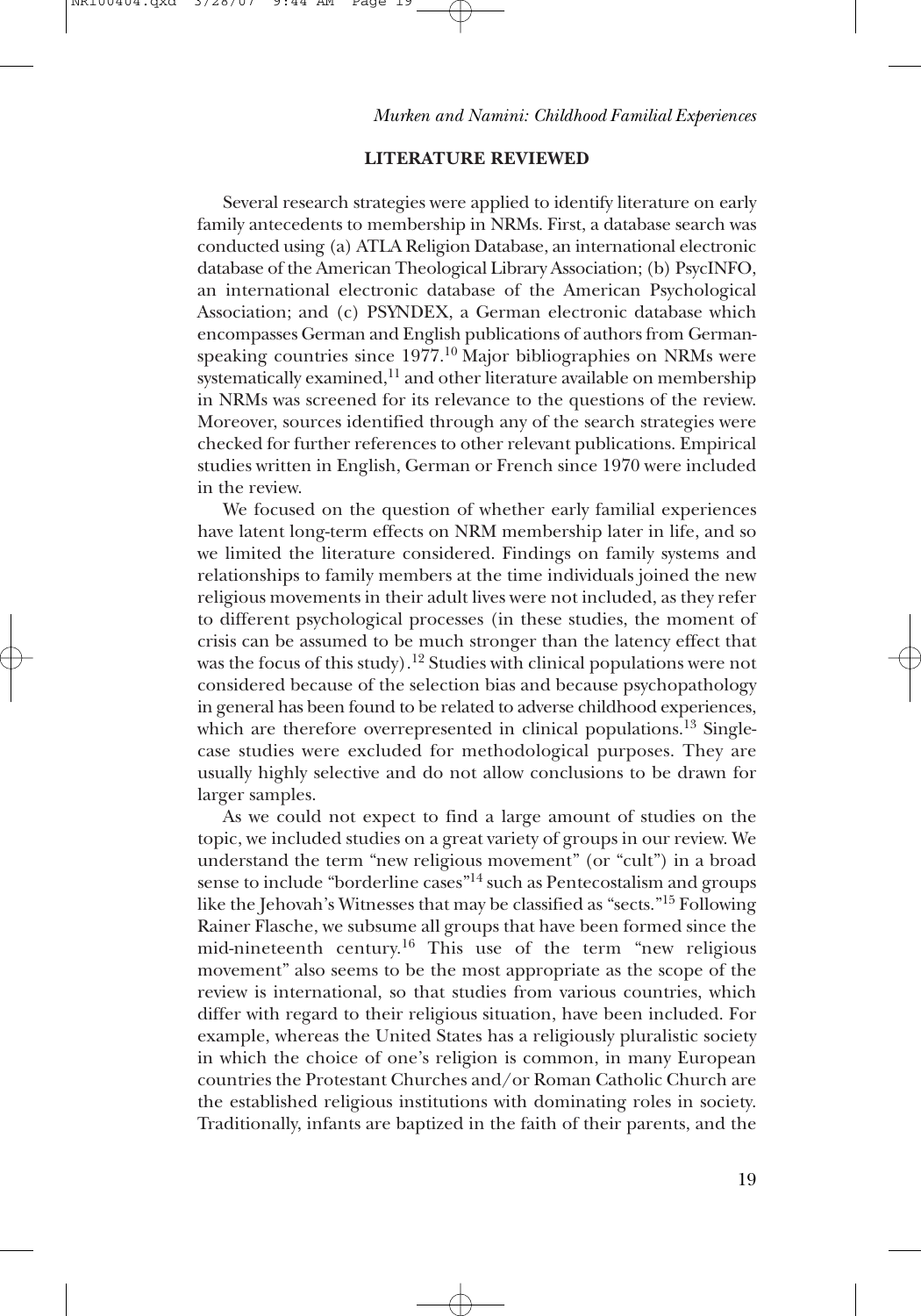| Author (year)                                   | Country                                | NRMs studied                                                                                                                                                                                   |
|-------------------------------------------------|----------------------------------------|------------------------------------------------------------------------------------------------------------------------------------------------------------------------------------------------|
| Deutsch (1975)                                  | <b>United States</b>                   | Group surrounding an American<br>guru ("Baba")                                                                                                                                                 |
| Levine and Salter<br>$(1976)$ ; Levine $(1978)$ | <b>United States</b>                   | Mixed group of nine different<br>NRMs (ISKCON, Divine Light,<br>3HO, Unification Church,<br>Foundation, Process, Jesus People,<br>Scientology, Children of God)                                |
| Heirich (1977)                                  | United States                          | Catholic Pentecostalism                                                                                                                                                                        |
| Berger and Hexel<br>(1981)                      | Germany                                | Unification Church, Ananda<br>Marga, Divine Light Mission,<br>Scientology                                                                                                                      |
| Ullman (1982; 1989)                             | <b>United States</b>                   | ISKCON, Baha'i                                                                                                                                                                                 |
| Deutsch and Miller<br>(1983)                    | <b>United States</b>                   | <b>Unification Church</b>                                                                                                                                                                      |
| Kuner (1983)                                    | Germany                                | Children of God, Unification<br>Church, Ananda Marga                                                                                                                                           |
| Barker (1984)                                   | Great Britain,<br><b>United States</b> | <b>Unification Church</b>                                                                                                                                                                      |
| Klosinski (1985)                                | Germany                                | Neo-Sannyas Movement                                                                                                                                                                           |
| Poling and Kenney<br>(1986)                     | <b>United States</b>                   | <b>ISKCON</b>                                                                                                                                                                                  |
| van der Lans and<br>Derks (1986)                | Netherlands                            | Divine Light Mission, Neo-Sannyas<br>Movement                                                                                                                                                  |
| Jacobs (1989)                                   | <b>United States</b>                   | Mixed group of fourteen different<br>NRMs, including charismatic<br>Christian groups, Hindu-based<br>groups, Buddhist groups and<br>miscellaneous groups                                       |
| Gering et al. (1994)                            | Germany                                | Charismatic/Pentecostal<br>community                                                                                                                                                           |
| Martignetti (1998)                              | <b>United States</b>                   | Hindu-based guru-devotee group,<br>Unitarian Universalist Church                                                                                                                               |
| Doktór (1993)                                   | Poland                                 | Psychotronic Society, Zen<br>Buddhism, Brahma Kumaris,<br>Raja Yoga, Rebirthing, Polish<br>Transcendental Meditation Society,<br>Taiji course, Catholic Charismatic<br><b>Renewal Movement</b> |
| Rohmann<br>(1999, 2000a, 2000b)                 | Germany                                | Mixed group of eighteen different<br>NRMs, i.e., groups,<br>Christianfundamentalist guru<br>movements, psychocults and<br>esoteric movements                                                   |

### **Table 1. Overview of Studies Included in the Review Classified by Publication Date.**

*(continued)*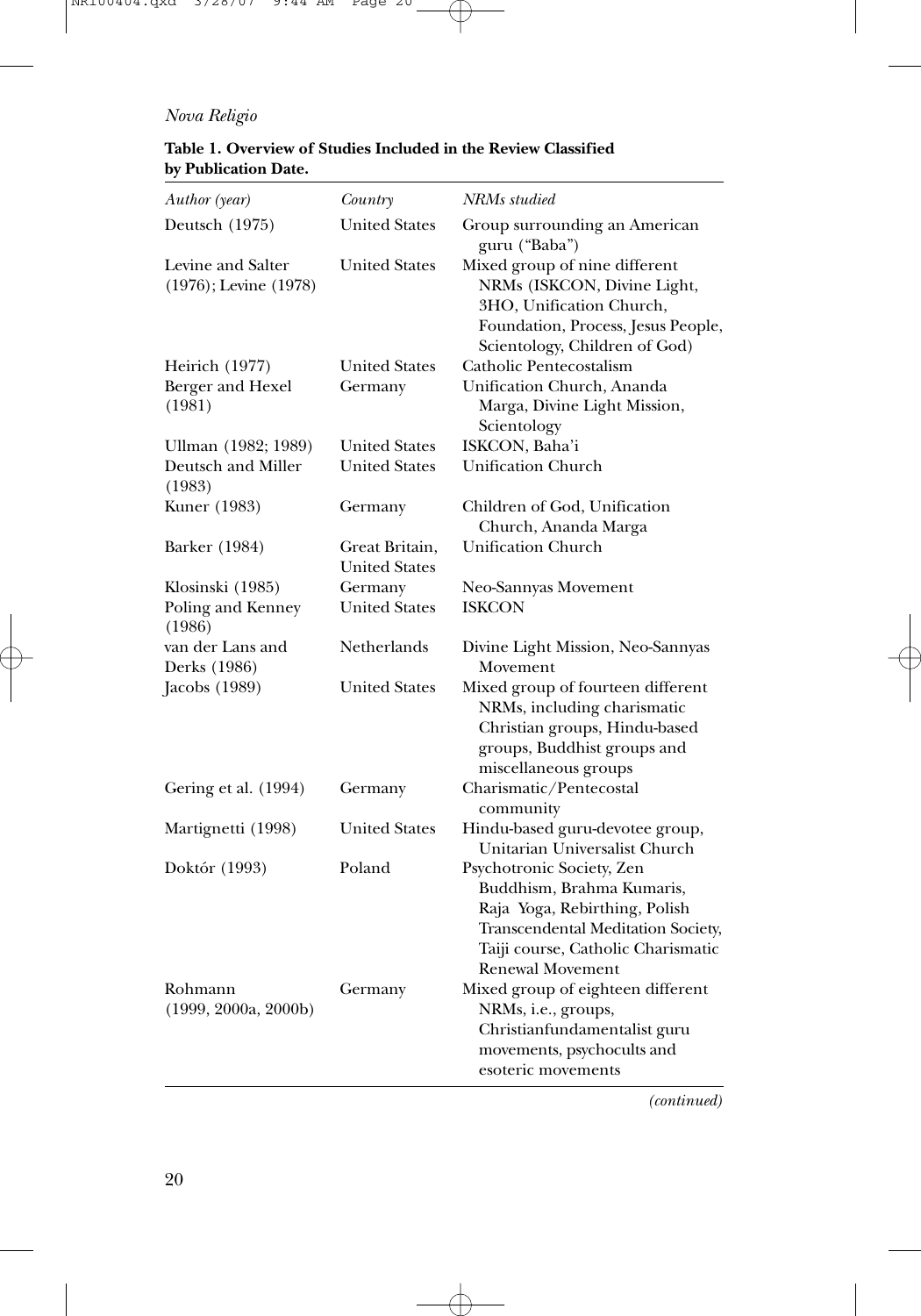| Author (year)                                          | Country  | NRMs studied                                                                                                                                                                                                                                                |
|--------------------------------------------------------|----------|-------------------------------------------------------------------------------------------------------------------------------------------------------------------------------------------------------------------------------------------------------------|
| Halama and<br>Halamová (2005)                          | Slovakia | Catholic Charismatic movement                                                                                                                                                                                                                               |
| Saroglou et al. $(2005)$ ;<br>Buxant et al. (in press) | Belgium  | Mixed group of different NRMs,<br>i.e., ISKCON, Catholic Charismatic<br>groups, Protestant evangelical<br>congregations, Church of Jesus Christ<br>of Latter-day Saints, Seventh-day<br>Adventist Church, miscellaneous<br>groups of Protestant inspiration |
| Namini and Murken<br>(for the coming 2008)             | Germany  | Pentecostal parish, New Apostolic<br>Church, Jehovah's Witnesses.                                                                                                                                                                                           |

**Table 1. (***Continued***)**

*Note:* In the table and in the text of this article group names are used as they are given in the publications, although some groups changed their names over the years. For instance, the "Children of God" became "The Family"; the "Divine Light Mission" was replaced by "Elan Vital."

individual is expected to remain true to his or her denomination. The choice of a new religion or denomination is still uncommon and contributes to some scepticism towards all religious groups differing from the major churches. Therefore, the religious groups and phenomena that are deemed deviant and controversial may differ interculturally as well as the ways in which religious groups are classified.<sup>17</sup>

Table 1 presents an overview of all studies that were finally included in the review with information on publication date, country and the NRMs investigated. See the bibliography of the studies at the end of this article.

#### **FINDINGS FROM LITERATURE**

For a systematic approach to the findings on early family antecedents to adult membership in NRMs, we distinguish two types of early nuclear family experiences: (a) experiences with authority figures, i.e. parents (including the family atmosphere); and (b) experiences with peers, i.e. siblings. Due to substantial differences in research designs and samples between studies, a meta-analysis in a strict sense<sup>18</sup> is not possible. Although some of the studies aim at a more general objective for which reports about childhood conditions are only side products, these findings are nevertheless included here. Relevant results are outlined below for each study; in the conclusion, some general tendencies are highlighted and discussed.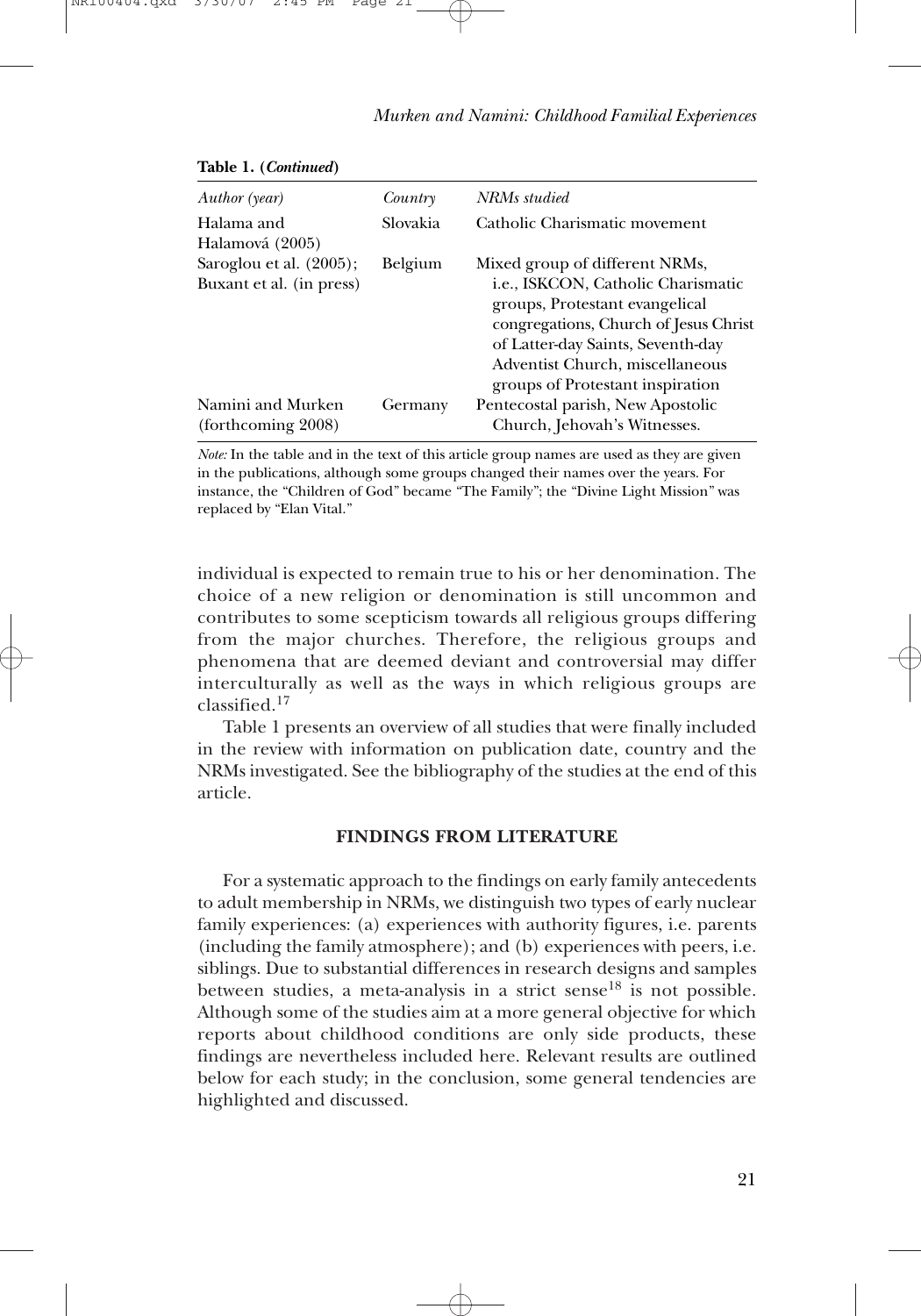#### **Experiences with Parents and the Family Atmosphere**

Over the years, a number of studies have been conducted on early relationships that converts had with their parents. In her study on early family antecedents of conversions to Roman Catholicism, Orthodox Judaism, International Society for Krishna Consciousness (ISKCON) and Baha'i, Chana Ullman showed that in all of these individuals emotional factors prior to the conversion seem to be much more important than cognitive ones. A much higher proportion from the convert group than from the non-convert control group reported an extremely unhappy childhood and a greater number of traumatic events. Among the 40 converts, only six were classified as having had a normal or happy childhood (15 percent versus 73 percent of the control group). Nearly 80 percent of the converts—women as well as men reported that their fathers had been either absent, passive-unavailable or actively rejecting, whereas only 23 percent of the control group did so. About one-third had no or only very little contact with their biological fathers from the ages of four or five, which was about three times higher than the norm reported for the average white American population. Altogether, converts also perceived their relationship to their mothers as having been more problematic than non-converts. Moreover, Ullman found that most reports of early traumatic incidents such as parental loss came from the ISKCON converts.19

In his study, Alexander Deutsch reported that "virtually all" of the fourteen devotees of an American guru had histories of unsatisfactory parental relationships. "In explaining their improved mental states, they would frequently contrast Baba's attitudes and teachings and the atmosphere of their new 'family' with the attitudes and conduct of their parents and other authority figures."<sup>20</sup> Deutsch and Michael J. Miller studied four women who had joined the Unification Church in their early twenties; all of them reported a disturbed family background. Three of the converts had a similar pattern in their family histories: Parents were usually distant to each other, in two cases they were divorced. The participants characterized their mothers as unaffectionate, while they regarded their fathers fondly, despite perceived shortcomings.<sup>21</sup>

Tommy H. Poling and J. Frank Kenney's biographical data on thirtytwo converts to ISKCON revealed that 31 percent of the devotees reported the death of a parent and another 31 percent reported parental divorce before they joined ISKCON. Apart from a "sensate orientation,"<sup>22</sup> which Poling and Kenney found to be characteristic of the individuals studied as well as of the group's specific mythology, rituals, and lifestyle, the authors identified early family discord especially the absence of the father—as a predisposing factor specific to converts to the Hare Krishna movement: "ISKCON compensates for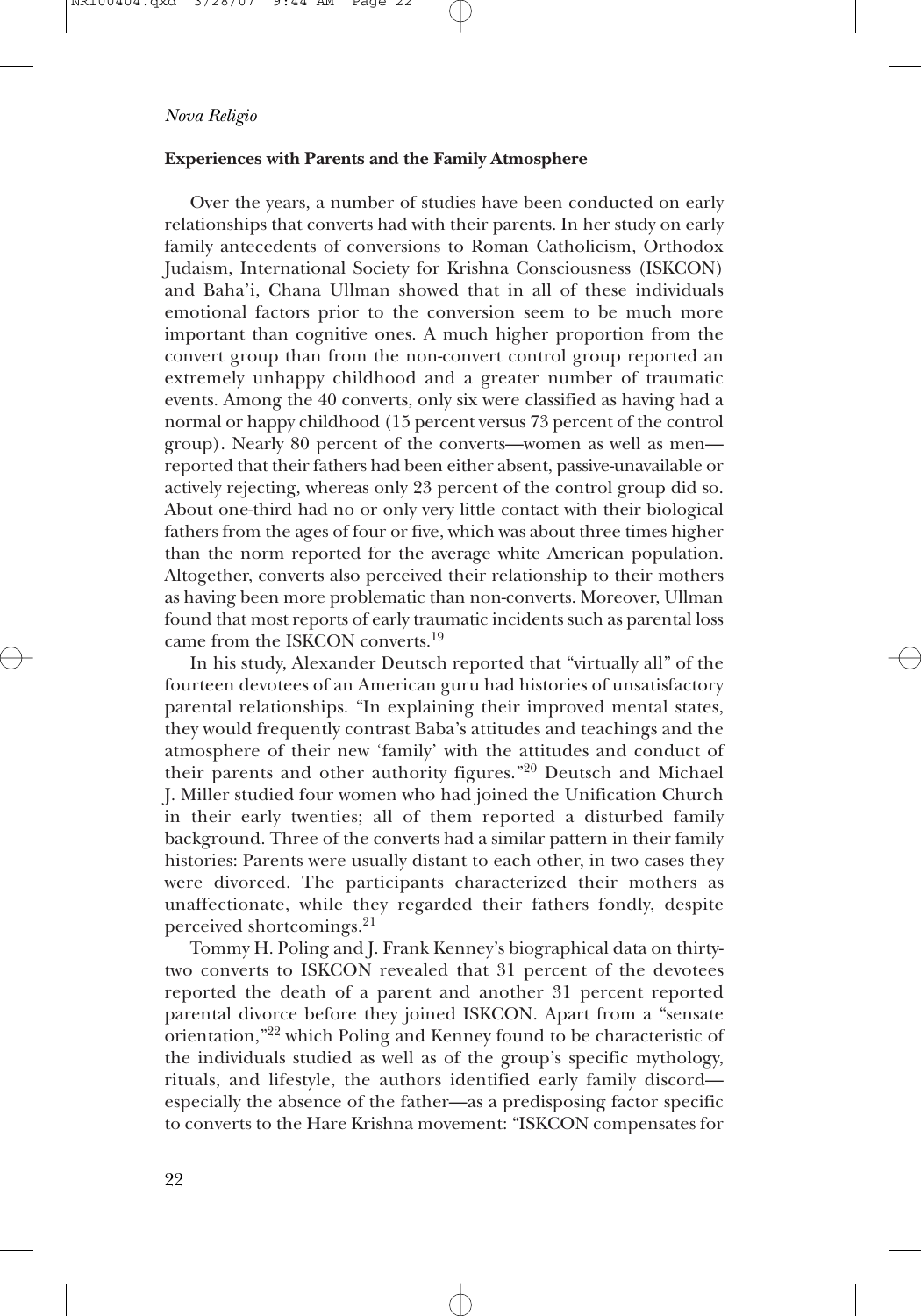this loss in the person and authority of the 'guru,' who is viewed as the ideal father—that is, a person who is firm, understanding, knowledgeable, saintly, and experienced."<sup>23</sup> Janet L. Jacobs, who studied forty former religious devotees of non-traditional religious movements with a charismatic leader and patriarchal structure, similarly emphasized the "desire to experience both the ideal family and the fathering of a protective and loving male authority figure."<sup>24</sup> She perceived the rise and growth of such movements in the United States in the 1960s and 1970s as a compensation for social developments, suggesting that the family structure of traditional (white) middle-class families assigned men more external roles, resulting in the absence of fathers from physical and emotional care-taking of children.

These findings from the United States are in line with some European results. Wolfgang Kuner, in a large research project in Germany, studied a variety of conditions that preceded young people's conversion to one of three NRMs, Children of God  $(n=43),^{25}$ Unification Church  $(n=290)$  or Ananda Marga  $(n=49)$ . He collected, among other variables, data on (early) family situations as part of the social background and found it to be an important aspect in understanding the phenomenon. He concluded that specific psychological needs, which root in early familial imprinting, find fulfillment in religious groups, and that the individual finds a religiously clothed "remake" of his or her family of origin in his or her religious group. More specifically, Kuner found that all group members reported a dominant mother and weak (often distant) father; the childrearing style emphasized subordination and dependence. Compared to the general West German population, a significantly higher number of subjects—with the exception of male members of Ananda Marga came from incomplete families. Additionally, Kuner found differential family characteristics for the respective members of the three groups. For example, the members of the Children of God typically reported an unstable family atmosphere, and the members of the Unification Church an emotional one.<sup>26</sup> Similarly, Herbert Berger and Peter C. Hexel's qualitative analysis of the in-depth interviews they conducted with thirty-six young members of the Unification Church, Ananda Marga, Divine Light Mission, and Scientology in Germany indicated that differences in childhood family experiences exist among the members of different NRMs. Scientology members tended to come from families that had offered little emotional warmth and security and in which functionality had dominated. The Unification Church members were comprised of two groups with family backgrounds opposite in nature: one group came from harmonious families that had offered stability by not moving house, whereas the other group had experienced many ruptures, including upbringing in an institution and death of the mother.<sup>27</sup>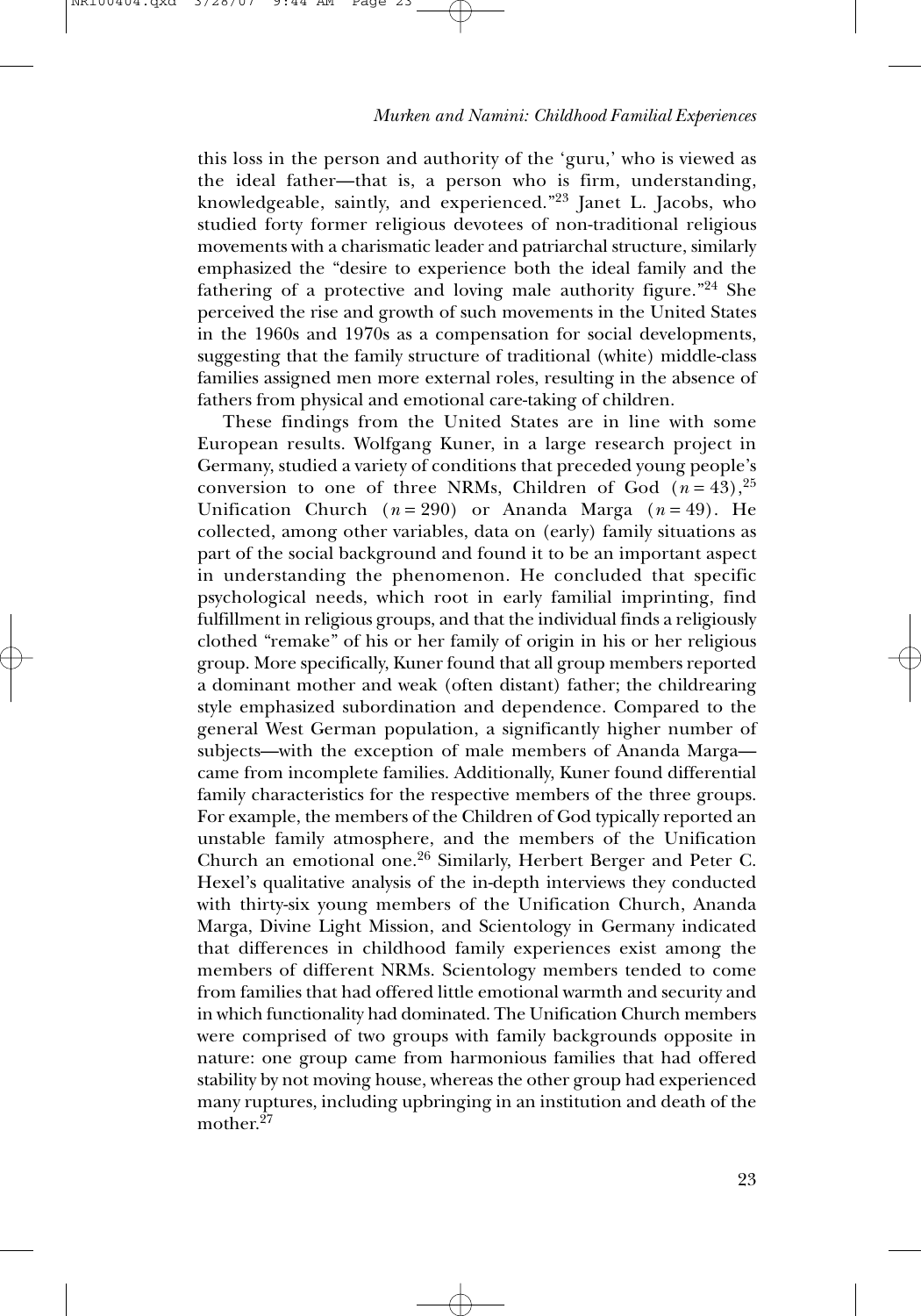Another comparative study, which was conducted in the Netherlands by Jan M. van der Lans and Frans Derks, who interviewed nineteen members of the Divine Light Mission and eighteen followers (sannyasins) of Bhagwan/Osho, likewise indicated that individuals who join different groups differ with regard to family background. The authors even stated that one of the most important differences between the two patterns of pre-conversion experiences concerned childhood. Apart from differences in religious upbringing, they found that the majority of Divine Light Mission respondents described the family atmosphere in their childhood as positive, while almost half of the Bhagwan Rajneesh sannyasins perceived a negative atmosphere.<sup>28</sup> Gunther Klosinski, who interviewed twenty-five members of the Neo-Sannyas Movement in Germany, found that twenty-two (73 percent) talked about serious family or other relationship problems during adolescence. One-third reported severe problems with their fathers, six persons with their mothers, and four with both parents. They either experienced a situation of emotional deficiency or of excessively strong ties to the family/parents. Thus, Klosinski came to the conclusion that unresolved conflicts between parents and children play an important role in the conversion process.<sup>29</sup>

In our own empirical study, we investigated the idea of a fit between group and individual to which some authors had pointed.<sup>30</sup> We investigated differences in early family structures between three groups of adults who were either in recent close contact with or had already become new members in a Pentecostal parish  $(n = 21)$ , the New Apostolic Church ( $n = 28$ ), or the Jehovah's Witnesses ( $n = 22$ ). A comparison of the groups showed that they differed significantly with regard to loss of a parent before the age of fifteen (through death, divorce, etc.). Only 10 percent of the Pentecostal group reported a loss while 23 percent of the Jehovah's Witnesses group, and 43 percent of the New Apostolics reported a major loss. With the exception of two individuals who had lost both parents, all other persons reported the loss of the father. A look at data from the general population indicated that the rate of loss of a father in the Pentecostal group corresponded to the rate in the general German population, whereas the rate in the New Apostolic group was more than four times higher. We assumed that the extraordinarily high proportion of individuals who grew up without their biological father in the New Apostolic group could be explained by the church's specific offer of a father-oriented theology and a hierarchy with the chief apostle—a strong father figure—at the top.<sup>31</sup> The assumption that differences in early relationships to fathers exist between members of different NRMs is supported by Tadeusz Doktór's study in Poland. He found differences regarding the average number of years of the father's absence as well as the proportion of individuals who reported that their fathers had not taken part in their upbringing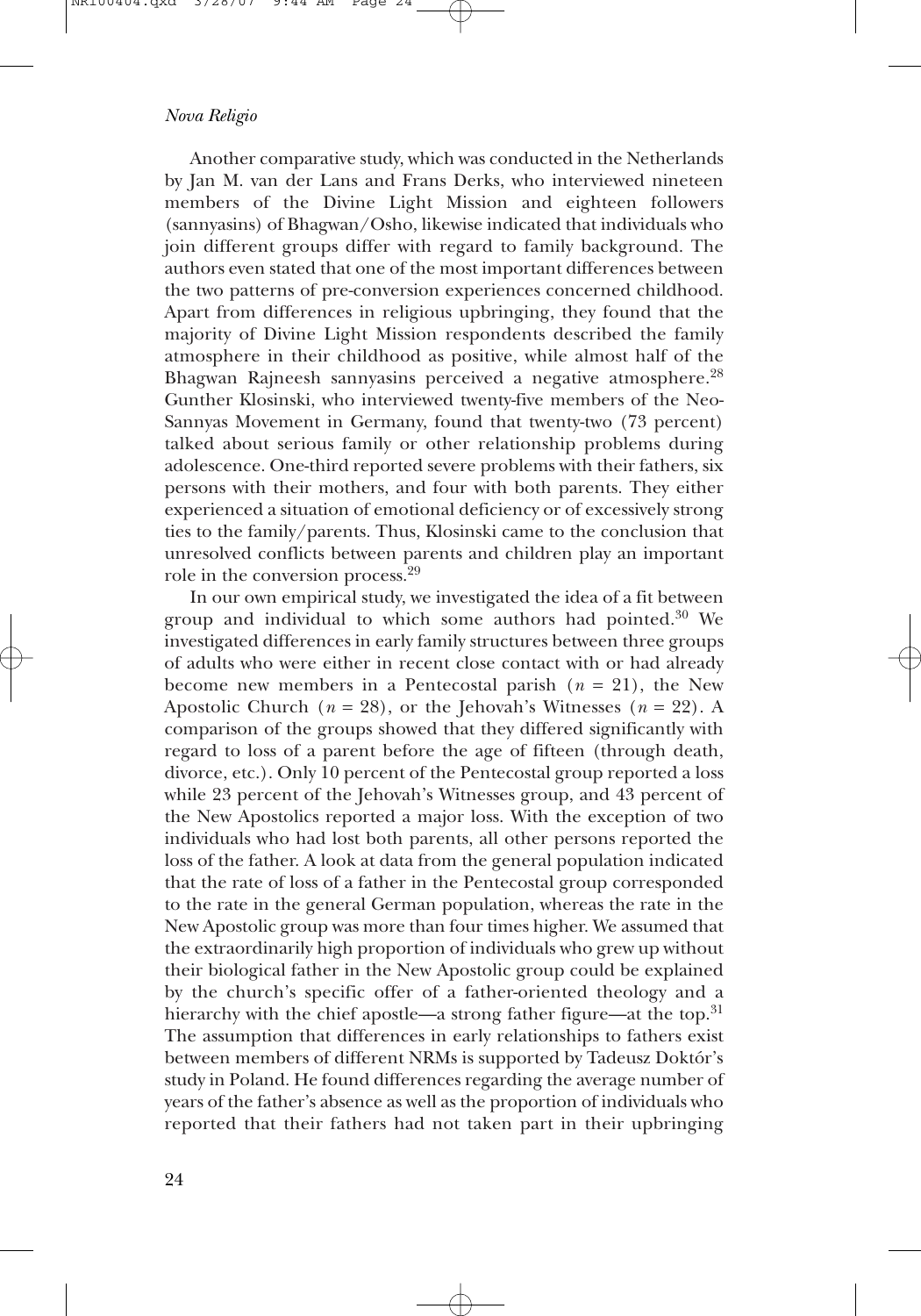(e.g., 35.3 percent of participants of a Taiji group, *n* = 16; 4.8 percent of members of Brahma Kumaris Raja Yoga in which women are in leading positions,  $n = 21$ ). Doktór concluded that groups in which "the authoritative position of a spiritual leader is taken by a man who could be treated as a father figure" may offer individuals "deprived of a father in their childhood . . . a composite of reward and compensator."32

Coralie Buxant, Vassilis Saroglou, Stefania Casalfiore, and Louis-Léon Christians assessed attachment histories in a sample of 113 members of different NRMs in a recent study conducted in Belgium. The majority of respondents were first generation members; 25 percent were born into the group or had joined it before the age of 18. In comparison to an adult control group from the average population, the respondents reported significantly more insecure childhood attachment to their fathers, whereas no significant difference was found for childhood attachment to mothers.<sup>33</sup> An earlier analysis of the data, based upon three combined parental scores for secure, avoidant, and anxious-ambivalent attachment, furnished the result that, compared against an adult control group from the average population, the NRMs' members retrospectively reported significantly higher anxious/ambivalent as well as avoidant attachment to parents, whereas no significant difference was found for secure attachment. In combination with other findings from their study, the authors concluded that their results support the assumption that God and religion can offer compensation to individuals with early insecure relationship experiences.<sup>34</sup> Additional studies with twenty-eight individuals attending conferences on positive thinking, new spiritualities, or Asian religions, without being members of NRMs, and twenty ex-members from a variety of NRMs supported the assumption that individuals interested or involved in new forms of religiosity tend to show insecure attachment histories.<sup>35</sup>

Looking at the findings described so far, the assumption that problematic family backgrounds promote membership in NRMs can be corroborated by research findings. However, as some of the comparative studies already suggested, findings and interpretations are not unequivocal and some contradictory results have to be considered as well. With regard to retrospective perceptions of parental authority, C. Anthony Martignetti did not find any statistically significant differences between individuals in a Hindu-based guru-devotee relationship, individuals belonging to a non-hierarchical Unitarian Universalist church, and a non-religious group. $36$  In their study of conversion accounts published in an internal bulletin of the Catholic Charismatic movement in Bratislava, Slovakia, Peter Halama and Júlia Halamová found that in nine out of the thirty accounts people spoke about their family backgrounds: four reported a positive and five reported a negative emotional framework. The authors concluded that their findings "give no support to a prevalence of intensive family stress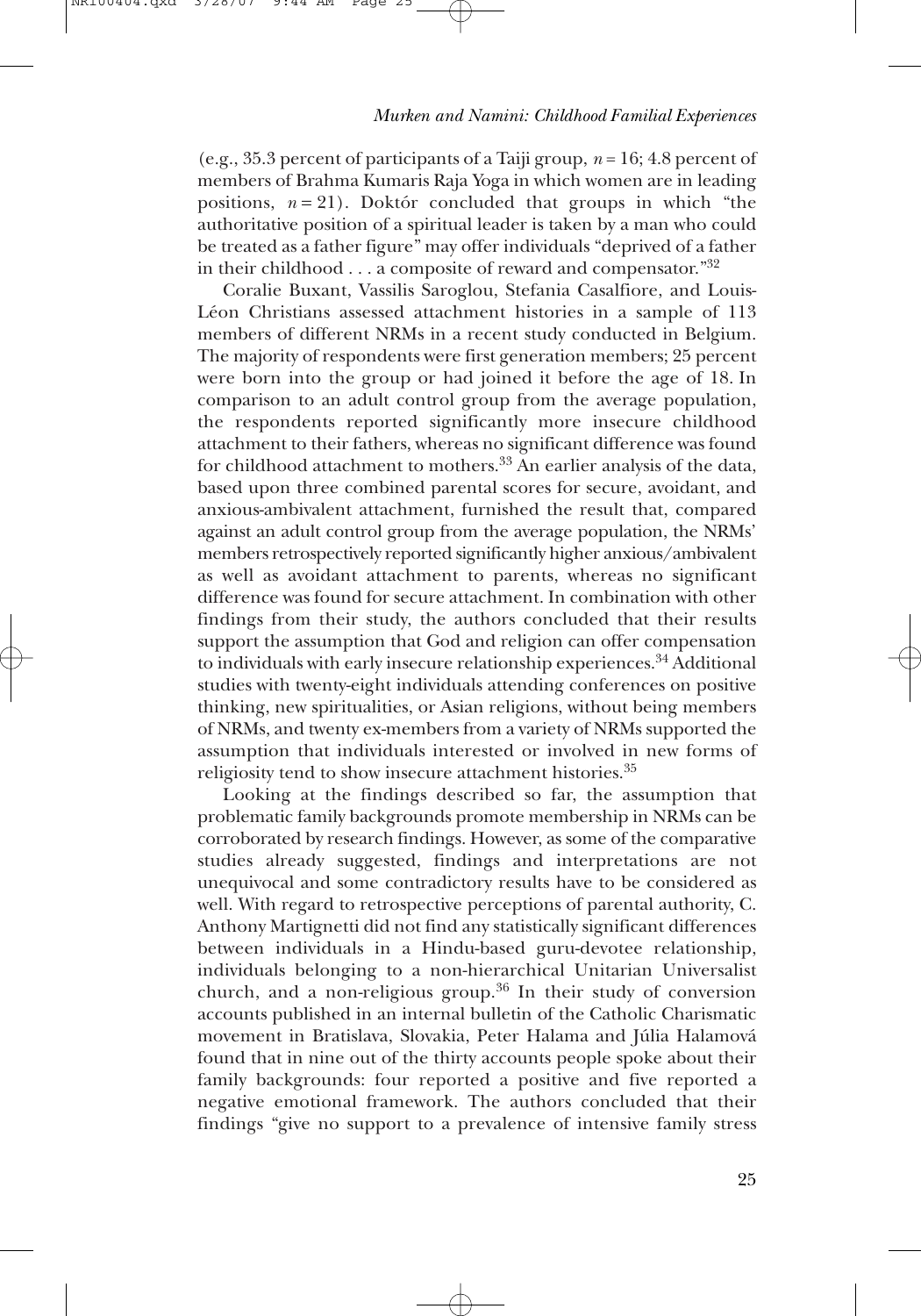during childhood and adolescence among converts."37 Saul V. Levine and Nancy E. Salter studied 106 members of nine different groups. Most of their subjects came from "fairly stable backgrounds"; seventyone of the members came from intact families, the parents of twentythree had divorced, and eight had lost a parent through death.<sup>38</sup> Eileen Barker in her study on the process of becoming a member of the Unification Church came to the conclusion "that Moonies do *not* tend to come from poor or obviously unhappy home backgrounds." However, she found some differences between the Moonies and the control group: 13 percent of the parents of the Moonies versus 8 percent of the parents of the control group had separated before the individuals' age of 21. Consequently, 15 percent of the Moonies versus 5 percent of the controls had a step-parent. More individuals of the control group had mothers who worked when they were children.39 Dieter Rohmann, in a German questionnaire study, surveyed family members and/or friends  $(n=110)$  who had sought advice because one or more family members/ friends had joined a "cult," that is, a group from one of the following categories: a Christian fundamentalist group, a guru movement, or a psychic cult/esoteric group. He concluded that people who join "cults" do not come from divorced families or "broken homes" more frequently. However, he found that a dysfunctional family background, for example, a family situation characterized by conflict and disharmony, was reported for 89 percent of the cases. In a comparative analysis he found that individuals who had joined psychic cults or esoteric movements more often than the other two groups came from divorced families and had experienced strained family situations, whereas members of guru movements rarely reported difficult family backgrounds. Those who had joined a Christian fundamentalist group had more often grown up in families in which personal problems or emotions were hardly discussed.40

#### **Siblings**

So far, the role of siblings and birth order as a predisposing factor for later membership in NRMs has been given less attention. In the following, we will review some scattered findings from American and German studies. With regard to size of sibling group, the findings are quite homogenous. In most studies, converts to NRMs report coming from relatively large families. Kuner found that, compared to the general West German population, the subjects of all three groups came from families with a disproportionately large number of children: 43 percent of members of the Children of God, 45 percent of members of the Unification Church, and 33 percent of members of Ananda Marga came from families with four or more siblings, whereas only 8 percent of the general population did.<sup>41</sup> Of the 106 members of nine different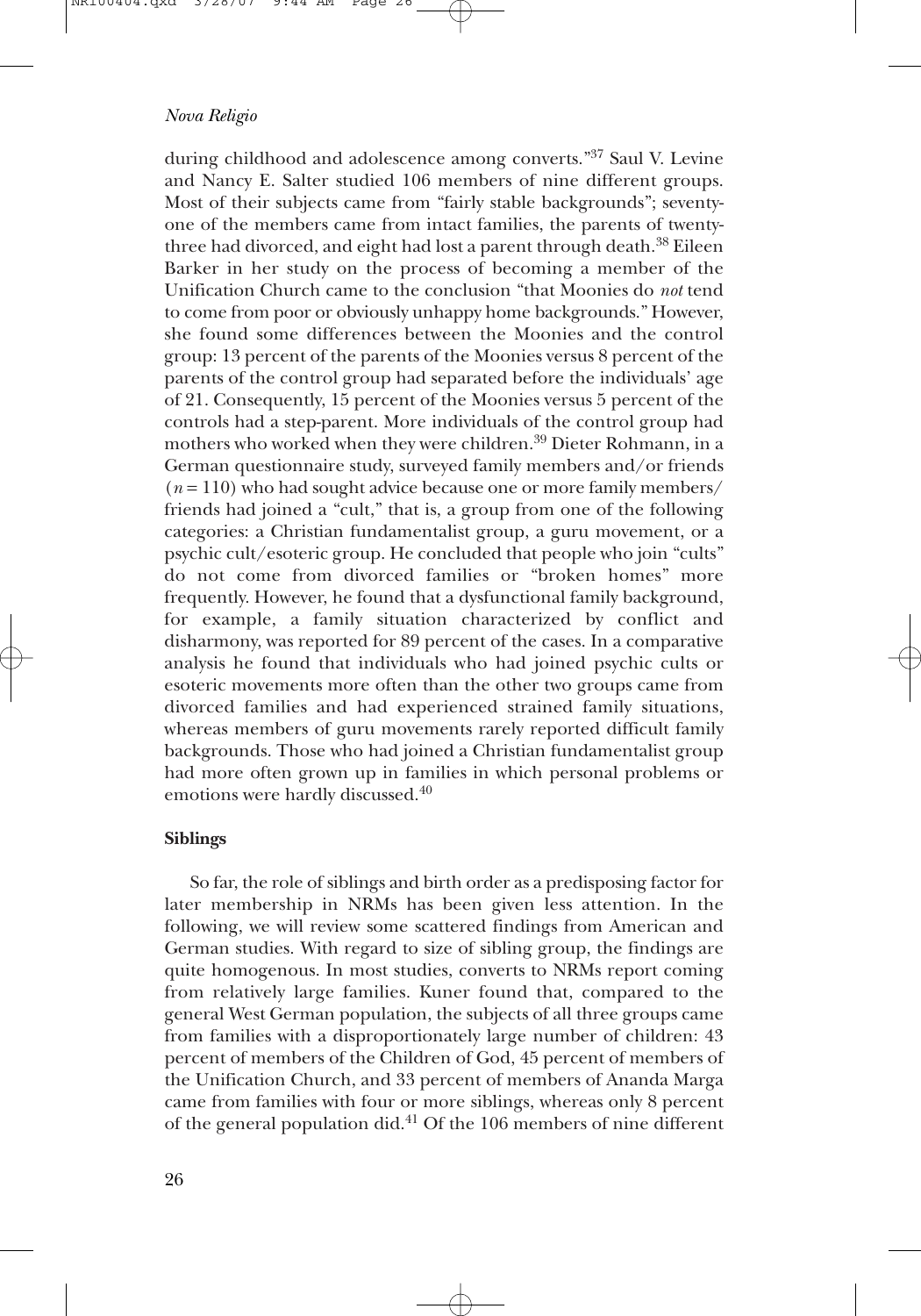groups studied by Levine and Salter, six (5.7 percent) were only children, whereas 70 percent came from families with three or more children.<sup>42</sup> These figures correspond roughly to the findings of Rohmann's German study. Only 2.7 percent of the members were single children, 34.6 percent had one sibling, and 62.7 percent at least two siblings.<sup>43</sup> In another German project, Ralf Gering, Nils Grübel, Claudia Haydt, Günter Kehrer, Istvan Keul, and Frank Starz studied members of a newly established Pentecostal community (*n* = 52). Although slightly more than 70 percent of the respondents were aged less than 30 years, and hence, born in a time of decreasing family size, to the surprise of the authors nearly one-third came from families with more than three children.<sup>44</sup> In Berger and Hexel's study, 11 percent of members of the NRMs studied were single children, 31 percent had one brother or sister, 25 percent two, and 34 percent three or more siblings.<sup>45</sup>

Data from our own recent study in Germany are only partly in line with previous findings. Whereas 68 percent of the Jehovah's Witnesses group had two or more siblings, 64 percent of the New Apostolic group grew up as a single child or with only one sibling. We interpreted this difference in the context of the groups' theologies and religious practices. Jehovah's Witnesses devalue the importance of the individual and seem to require a heightened ability to subordinate oneself to a dogmatic theology plus a strict weekly schedule. A capability to adapt to peers is needed when Bible studies and proselytizing activities are done together with other believers.<sup>46</sup>

With regard to birth order rank, the findings are less homogenous. Whereas Levine and Salter found that merely eighteen (17 percent) of their 106 subjects were single or first-born children, $47$  in Rohmann's sample 37.3 percent were first-born or single children, 27.2 percent middle children, and 35.5 percent youngest children.<sup>48</sup>

Berger and Hexel found that among those members who had brothers and sisters, 25 percent were the eldest child, 44 percent the youngest, and 31 percent in between.<sup>49</sup> In a study on "Spirit-baptized" converts to Catholic Pentecostalism (*n* = 152), Max Heirich found "a surprisingly high proportion" of middle siblings among the converts and relatively few eldest children in devout households. However, when he compared the converts' group to a Catholic control group the two groups hardly differed.<sup>50</sup> Kuner found that male members of the Children of God and female members of the Unification Church were the first child more often than expected by chance. On the other hand, female members of the Children of God and Ananda Marga as well as male members of the Unification Church and Ananda Marga were more often the middle child.<sup>51</sup> When drawing a composite picture of the typical ISKCON devotee on the basis of their research, Poling and Kenney concluded: "He is a member of a large family and is typically the middle child."<sup>52</sup> Rohmann, on the other hand, found that first-borns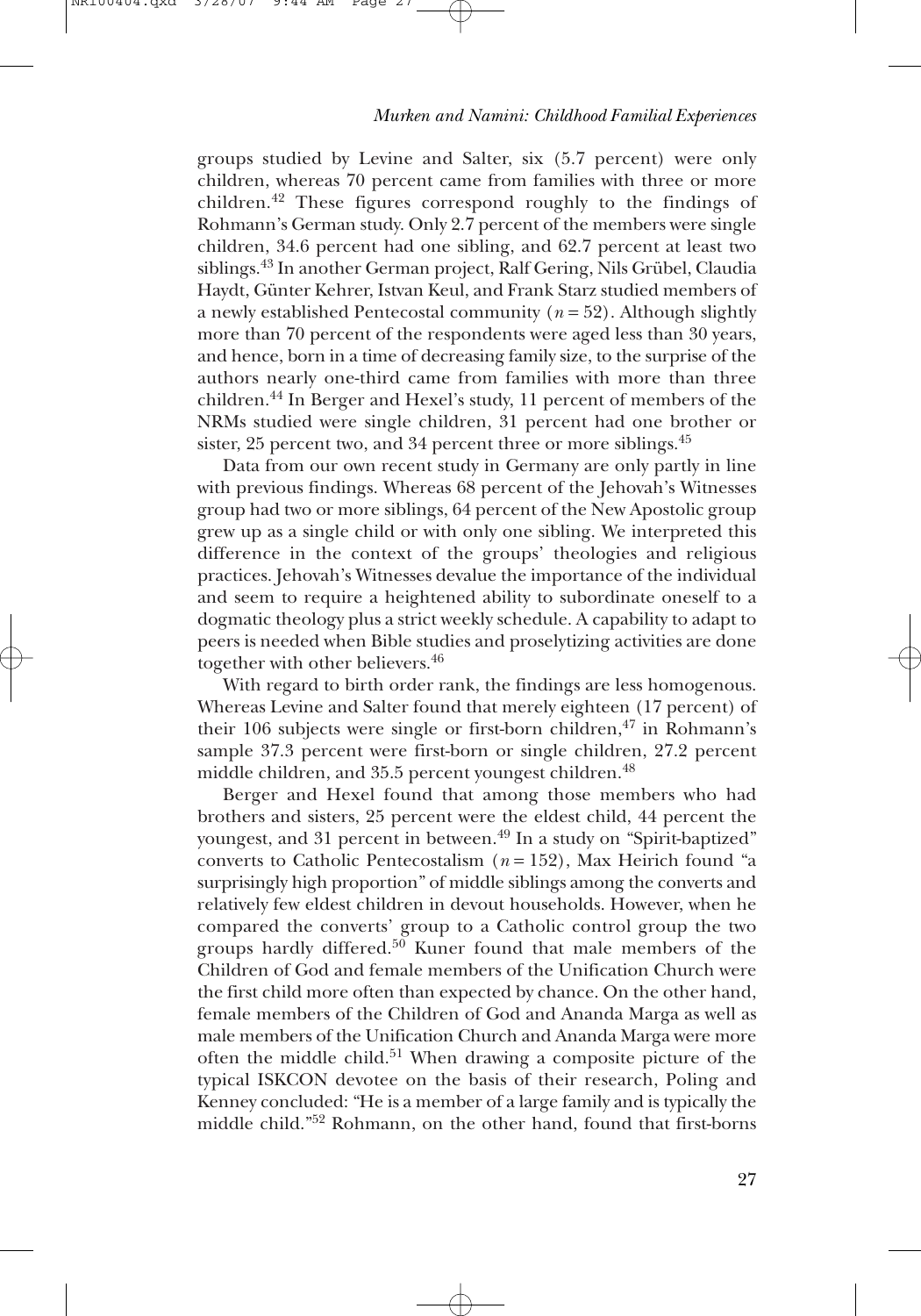were overrepresented in the group of guru movements.<sup>53</sup> Our own data yielded no statistically significant differences between the three NRM groups. However, descriptive analyses showed some trends: 53 percent of the New Apostolics studied were the eldest or a single child, whereas 52 percent of the Pentecostal group members grew up as the youngest child. In consideration of Sulloway's work on birth order, we suggest that eldest and single children are attracted to the New Apostolic Church as it offers a more conservative religiosity than the other groups (in the German context) as well as more possibilities for ambitious and achievement-oriented men. In contrast, later-borns may be more open towards Pentecostal religiosity as it offers more new experiences.<sup>54</sup>

#### **CONCLUSION**

An extensive literature review confirmed the impression that rather little systematic research on early family antecedents of adult membership in NRMs is available and that findings are scattered. Within the past 36 years, we could identify only nineteen research projects with relevant data to be included in the review.<sup>55</sup> Over the years, however, there has been a continuous international interest in the topic. As is shown by the two most recent European studies, the topic even seems to be one of very current interest in the field of psychology of religion.<sup>56</sup>

Although it is difficult to draw general conclusions since the studies reviewed differ in place, time, sample, and research design, they support the notion that early family experiences have an effect on adult membership in NRMs. Many of the studies seem to confirm the widespread assumption that membership in NRMs offers some kind of compensation for individuals with problematic family backgrounds and absent fathers. Thus, they are attracted by groups that have a strong father-oriented theology or emphasize the community and offer a strong male authority figure (e.g., ISKCON, Unification Church, New Apostolic Church) and seem to promise the ideal family or ideal father.<sup>57</sup> In a similar way, individuals with absent mothers may be attracted to groups with mother-figures and mother-oriented theologies. Due to the small proportion of groups with women in leading positions this question still needs to be investigated. Some studies, however, suggest that the characteristics of NRMs may not necessarily serve a compensatory function. For individuals who grew up in stable families, NRMs may offer a corresponding environment and be experienced as a continuation or restoration of the early conditions.<sup>58</sup> The large number of siblings found in many of the studies may also be understood in the sense of a correspondence between early family group experiences and religious group experiences.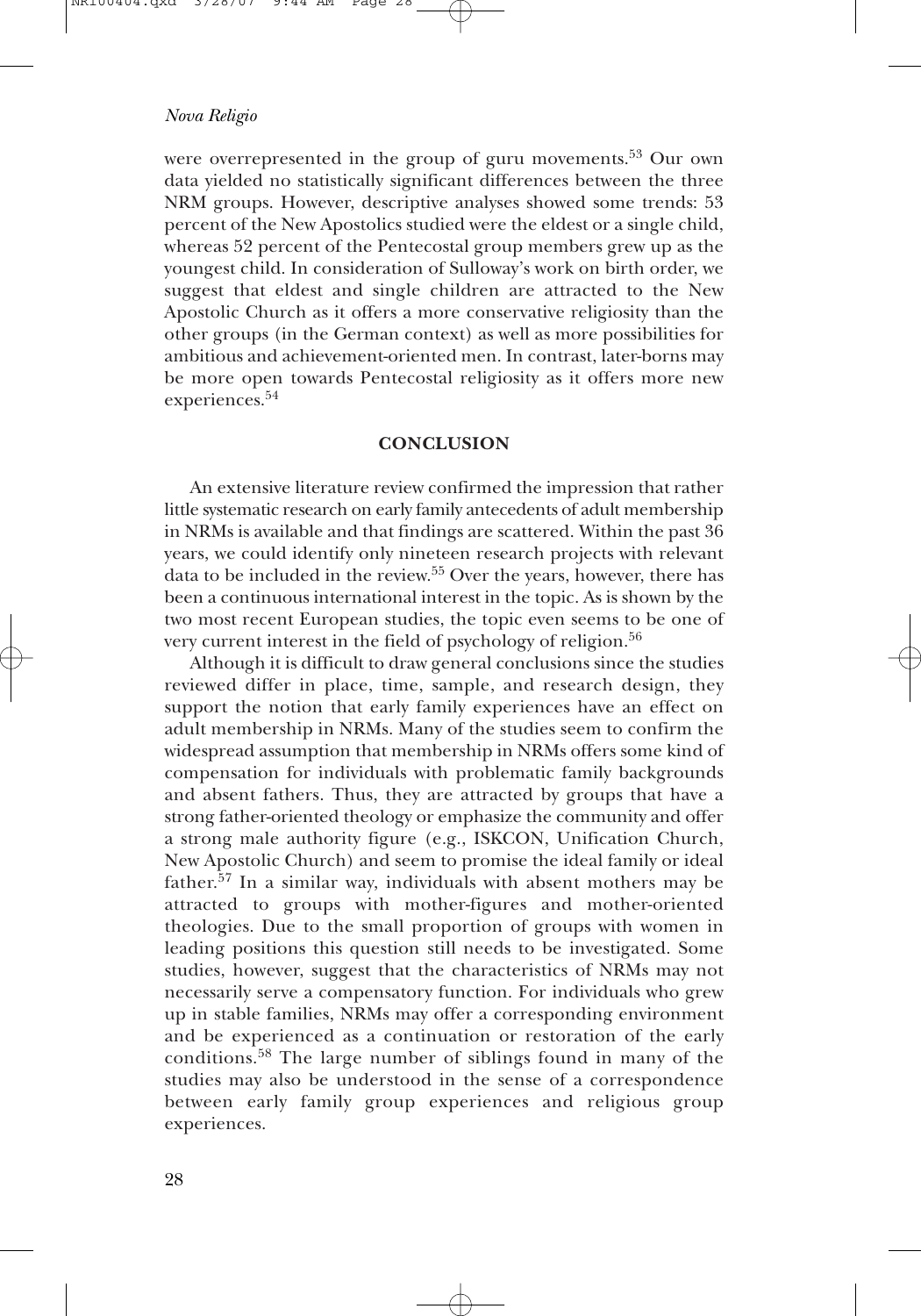Although similar early experiences seem to predispose individuals for adult membership in different new religious groups—which is plausible as many of them share certain structural and theological characteristics—the review at the same time shows that generalizations are problematic. A number of comparative studies indicate that differences in early family experiences route seekers to membership in different groups.<sup>59</sup> These results suggest that individual needs arising from specific early family experiences may be fulfilled especially well by distinct characteristics of particular religious groups. It seems that neither the characteristics of the person, nor the features of the religious group alone can sufficiently explain the membership process, but that the interaction—more precisely, the fit—between the person and the group is important.

Moreover, if individuals with similar early family experiences choose different groups, the underlying psychodynamic processes may differ. Some individuals with unhappy family backgrounds may find a solution for their inner conflicts in a group that offers an ideal family, whereas others may prefer an NRM with a therapeutic offer or a high emphasis on individualism. Some may choose a group that offers an emotional relationship with a religious figure or a very personal father-like God concept; others may choose a cognition-based faith or a more impersonal God. Therefore, the role of the father, which is obviously of major importance, must be better understood. Although Freud has often been criticized for his view of religion, his early assumption that religion provides people with an "exalted father"60 seems plausible for at least some of the cases, thus encouraging researchers to pay more attention to psychoanalytical and other developmental theories.

There are, however, some limitations to the conclusions drawn above that have to be mentioned. The studies included in the review are of quite different quality, sample size and research design. Some include a control group, others do not. Some have more objective measures for childhood experiences, others use their personal judgement. The quality of personal recollection is sometimes questionable. $61$ Nevertheless, since this is all the material we have at the present, we have to draw at least preliminary conclusions and try to validate them in further research. Ideally, a systematic research agenda will be developed and applied in the future.<sup>62</sup>

Following the paradigm of a person-religion fit model, more interdisciplinary comparative research is needed in order to come to a better understanding of what different NRMs offer their members, to assess the importance of group dynamics versus theologies, and to be able to explore more deeply these questions and psychological dynamics. As long as researchers continue to treat members of different NRMs in an undifferentiated way, that is, as one group, they run the risk of overlooking important pieces of the larger picture.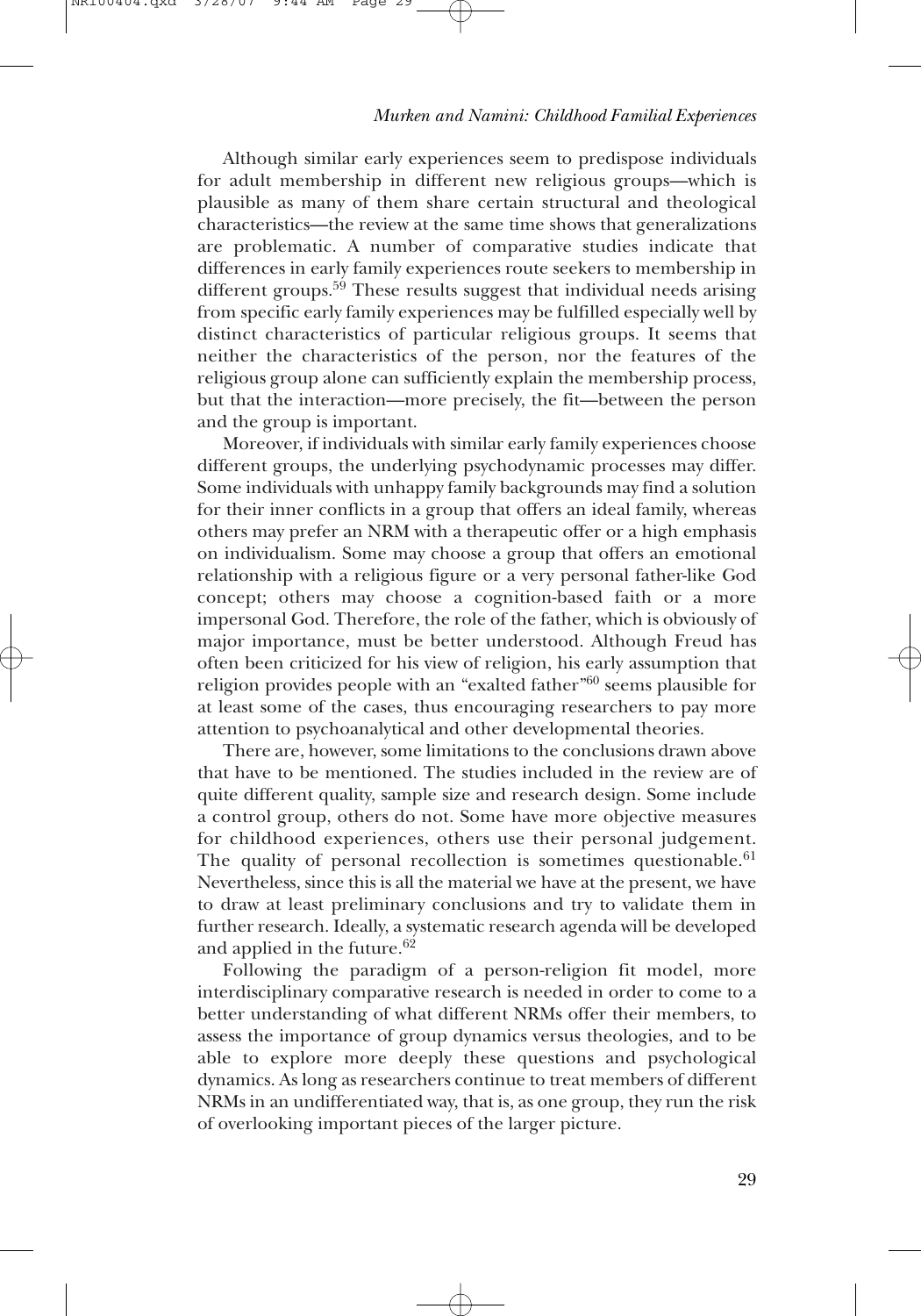# **ENDNOTES**

1 David G. Bromley and Anson Shupe, "Public Reaction against New Religious Movements," in *Cults and New Religious Movements: A Report of the American Psychiatric Association,* ed. Marc Galanter (Washington, D.C.: American Psychiatric Association, 1989), 305–34, quote on 314. For a discussion of the role of parents in the cult debate see also J. Gordon Melton, "Anti-cultists in the United States: An Historical Perspective," in *New Religious Movements: Challenge and Response,* ed. Bryan Wilson and Jamie Cresswell (London: Routledge, 1999), 213–33; and Elisabeth Arweck, *Researching New Religious Movements: Responses and Redefinitions* (London: Routledge, 2006), for example 41–45.

2 John A. Saliba, *Understanding New Religious Movements* (Walnut Creek, Calif.: Altamira Press, 2003), 32–35.

3 See, for example, Eileen Barker, *New Religious Movements: A Practical Introduction* (London: Her Majesty's Stationery Office, 1989), 87–123; David V. Barrett, *The New Believers* (New York: Cassell & Co, 2001), 40–46; Michael D. Langone, "Cult Involvement: Suggestions for Concerned Parents and Professionals," *Cultic Studies Journal* 2 (1985): 148–68.

4 Brock K. Kilbourne and James T. Richardson, "Cults versus Families: A Case of Misattribution of Cause?" *Marriage and Family Review* 4 (1981): 81–100.

5 Saliba, *Understanding New Religious Movements,* 82.

6 Although three out of the nine factors John M. Curtis and Mimi J. Curtis, "Factors Related to Susceptibility and Recruitment by Cults," *Psychological Reports* 73 (1993): 451–60, assume to make individuals susceptible to "cults" are family-related—(a) "tenuous, deteriorated, or nonexistent family relations and social support systems," (b) "history of severe child abuse or neglect," and (c) "exposure to idiosyncratic or eccentric family patterns"—the authors do not cite any empirical study on family antecedents to membership in a "cult." Beth Robinson, Ellen M. Frye, and Loretta J. Bradley, "Cult Affiliation and Disaffiliation: Implications for Counseling," *Counseling and Values* 41 (1997): 166–73, state that "several family dynamics have been correlated with a tendency to affiliate with a cult group" (167), but rely on rather old literature (dating back to 1958) and hardly cite any empirical study on the matter. See also Mark I. Sirkin and Bruce A. Grellong, "Cult versus Non-Cult Jewish Families: Factors Influencing Conversion," *Cultic Studies Journal* 5 (1988): 2–22: "Data from families are scarce in the cult literature" (5).

7 The authors gratefully acknowledge the German Volkswagen Foundation's funding of the multi-method, longitudinal German research project entitled "Self-chosen Membership in New Religious Movements: Psychosocial Motives and Consequences" (May 2002 – September 2007).

8 For example, Mary Dozier, K. Chase Stovall, and Kathleen E. Albus, "Attachment and Psychopathology in Adulthood," in *Handbook of Attachment: Theory, Research, and Clinical Applications,* ed. Jude Cassidy and Phillip Shaver (New York: Guilford Press, 1999), 497–519; Ulrich T. Egle, Jochen Hardt, Ralf Nickel, Bernd Kappis, and Sven O. Hoffmann, "Früher Stress und Langzeitfolgen für die Gesundheit - Wissenschaftlicher Erkenntnisstand und Forschungsdesiderate" [Long-Term Effects of Adverse Childhood Experience - Actual Evidence and Needs for Research], *Zeitschrift für Psychosomatische Medizin*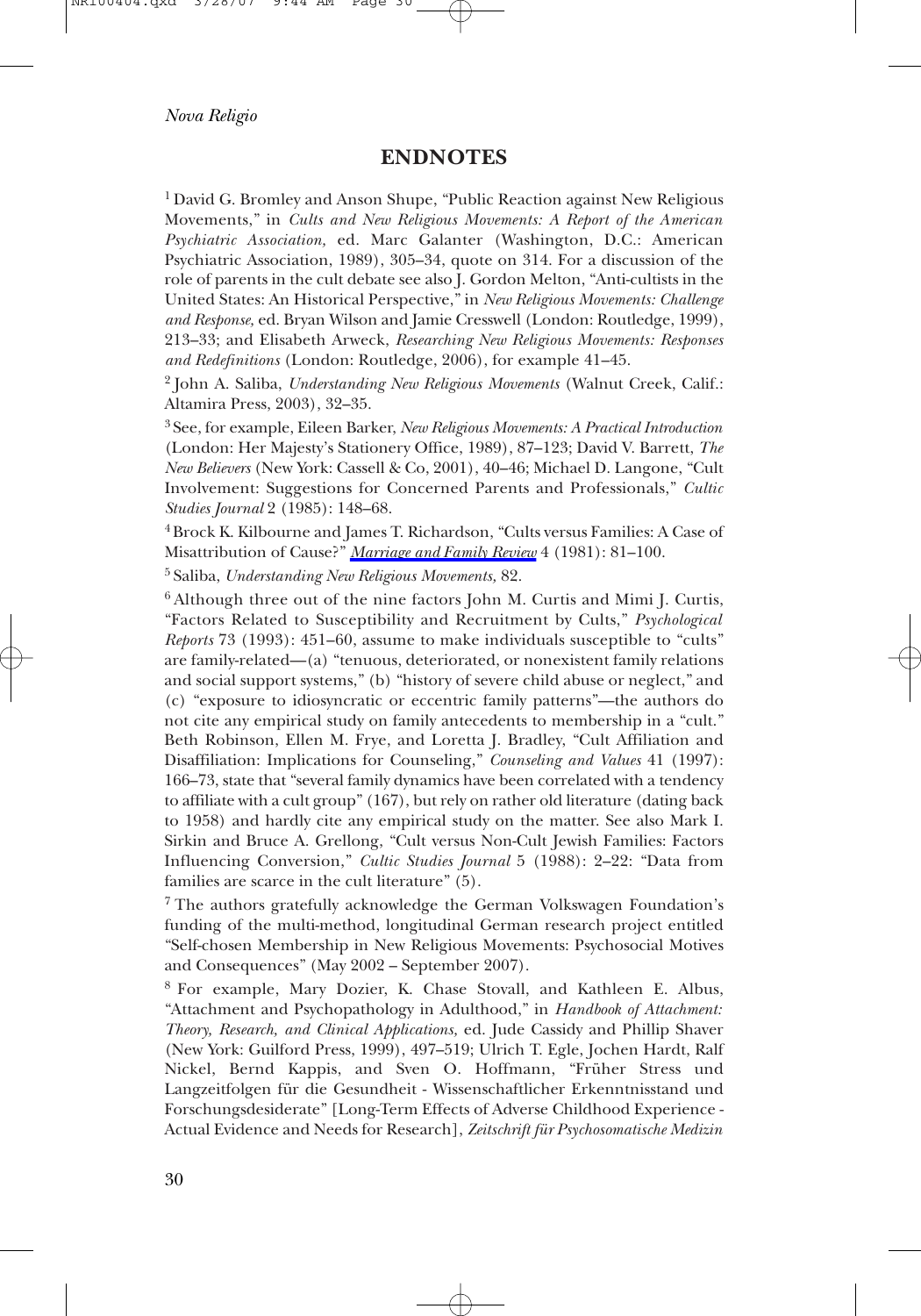*und Psychotherapie* 48 (2002): 411–34; Frank J. Sulloway, *Born to Rebel: Birth Order, Family Dynamics, and Creative Lives* (New York: Vintage Books, 1997).

9 For example, Alex Bierman, "The Effects of Childhood Maltreatment on Adult Religiosity and Spirituality: Rejecting God the Father Because of Abusive Fathers?" *Journal for the Scientific Study of Religion* 44 (2005): 349–59; Ian T. Birky and Samuel Ball, "Parental Trait Influence on God as an Object Representation," *Journal of Psychology* 122 (1988): 133–37; Pehr Granqvist and Lee A. Kirkpatrick, "Religious Conversion and Perceived Childhood Attachment: A Meta-Analysis," *International Journal for the Psychology of Religion* 14 (2004): 223–50.

<sup>10</sup> The following combinations of search terms and their German equivalents respectively were used: (family\* or parent\* or mother\* or father\* or sibling\* or brother\* or sister\* or birth order) and (cult or cults or cultic or new religion\* or sect or sects or sectarian or alternative religion\* or guru or charismatic\* or Hare Krishna or ISKCON or Jehovah\* or Pentecostal\* or Scientology\* or Unification Church\* or Moon or Bhagwan or Rajneesh or Osho or sannyas\* or neo-sannyas\*). Due to the huge number of possible NRMs, separate terms were included in the database search only for those groups on which, to the authors' knowledge, a certain amount of research has been done. A last literature search was conducted in January 2006.

11 Elisabeth Arweck and Peter B. Clarke, *New Religious Movements in Western Europe: An Annotated Bibliography* (Westport, Conn.: Greenwood Press, 1997); James A. Beckford and James T. Richardson, "A Bibliography of Social Scientific Studies of New Religious Movements," *Social Compass* 30 (1983): 111–35; Diane Choquette, *New Religious Movements in the United States and Canada: A Critical Assessment and Annotated Bibliography* (Westport, Conn.: Greenwood Press, 1985); John A. Saliba, *Psychiatry and the Cults: An Annotated Bibliography* (New York: Garland Publishing, 1987); John A. Saliba, *Social Science and the Cults: An Annotated Bibliography* (New York: Garland Publishing, 1990).

<sup>12</sup> For example, Neil Maron, "Family Environment as a Factor in Vulnerability to Cult Involvement," *Cultic Studies Journal* 5 (1988): 23–43; Florence W. Kaslow and Lita Linzer Schwartz, "Vulnerability and Invulnerability to the Cults: An Assessment of Family Dynamics, Functioning, and Values," in *Marital and Family Therapy: New Perspectives in Theory, Research and Practice,* ed. Dennis A. Bagarozzi, Anthony P. Jurich, and Robert W. Jackson (New York: Human Sciences Press, 1983), 165–90; Sirkin and Grellong, "Cult versus Non-Cult Jewish Families"; Marjory Fisher Zerin, "The Pied Piper Phenomenon: Family Systems and Vulnerability to Cults," in *Scientific Research and New Religions: Divergent Perspectives,* ed. Brock K. Kilbourne (San Francisco: American Association for the Advancement of Science, Pacific Division, 1985), 160–73.

13 Dozier, Stovall, and Albus, "Attachment and Psychopathology"; Egle, Hardt, Nickel, Kappis, and Hoffmann, "Früher Stress." Of course we do not neglect the possibility that psychopathology may attract persons to NRMs, but that would be another question.

14 George D. Chryssides, *Exploring New Religions* (London: Cassell, 1999), 22. 15 Whereas Chryssides, *Exploring New Religions,* 77–119, includes Jehovah's Witnesses in his chapter on "The Old New Religions," Stephen J. Hunt, *Alternative Religions: A Sociological Introduction* (Hampshire: Ashgate, 2003), 42,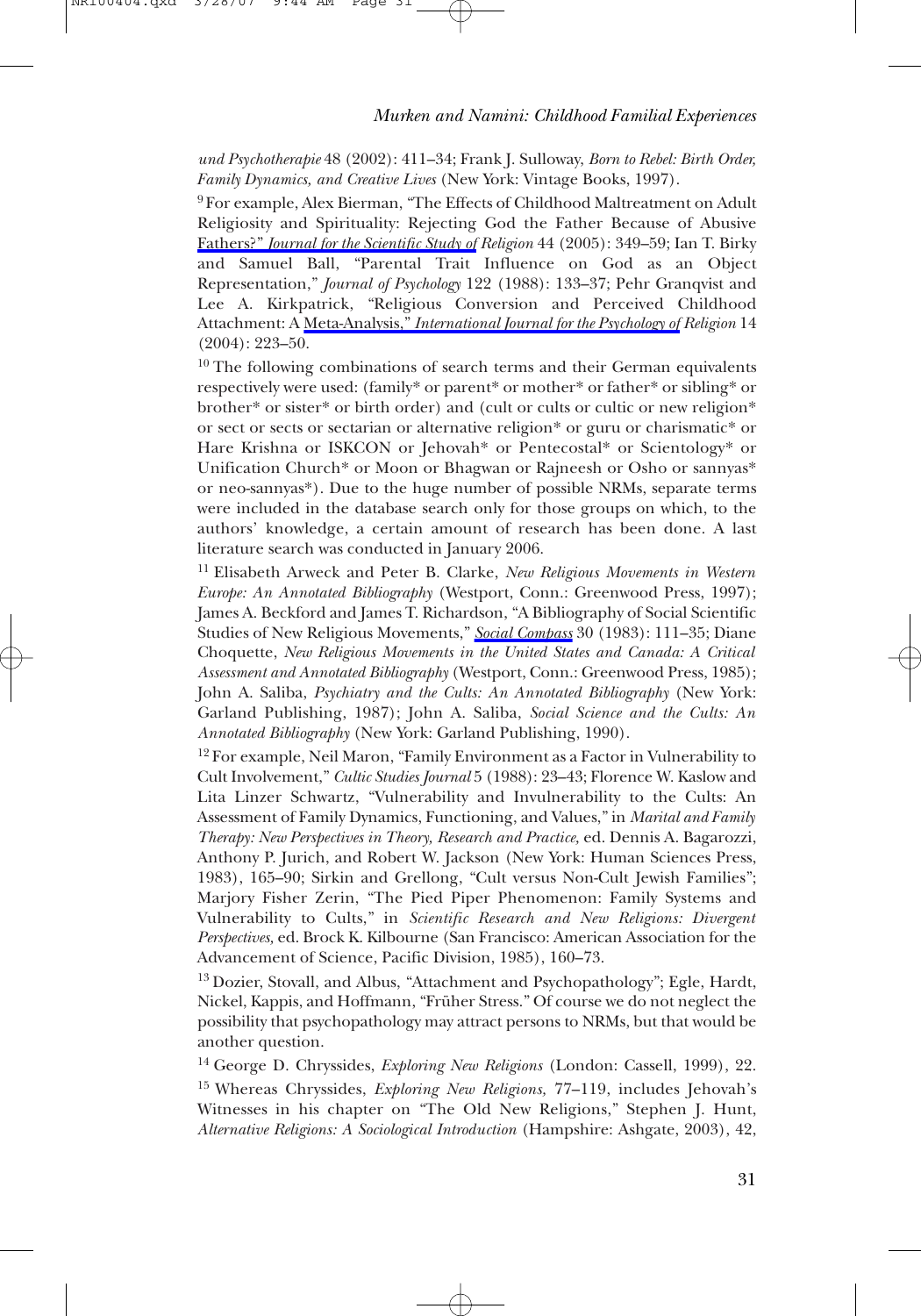classifies Jehovah's Witnesses as a sect. Differences in classifying groups can be explained by the fact that "'sect' and 'cult' are overlapping concepts," as Saliba, *Understanding New Religious Movements,* 10, points out, for which, according to Chryssides, *Exploring New Religions,* 7, "there is no consistent, agreed sociological definition."

16 Rainer Flasche, "Neue Religionen" [New Religions], in *Die Religionen der Gegenwart: Geschichte und Glauben,* ed. Peter Antes (München: C. H. Beck, 1996), 280–98, see 282. Additionally, many of the "old new religions" remain controversial. See Chryssides, *Exploring New Religions,* 77. For a discussion of the term "new religion" or "new religious movement" see, for example, Eileen Barker, "What Are We Studying?" *Nova Religio* 8, no. 1 ( July 2004): 88–102; Chryssides, *Exploring New Religions,* 4–23; J. Gordon Melton, "Toward a Definition of 'New Religion,'" *Nova Religio* 8, no. 1 (July 2004): 73–87.

<sup>17</sup> For example, Europeans usually do not distinguish between "sects" and "cults." Instead, they include both kinds of groups under the pejorative terms "sect," "secta" (Spanish), "secte" (French), "Sekte" (German), and "setta" (Italian). See Melton, "Toward a Definition of 'New Religion,'" 74. For the role of and reactions to NRMs in different countries worldwide, see *Nova Religio* 4, no. 2 (April 2001). For an early discussion of differences in societal reactions to NRMs, see James A. Beckford, "The 'Cult-Problem' in Five Countries: The Social Construction of Religious Controversy," in *Of Gods and Men: New Religious Movements in the West. Proceedings of the 1981 Annual Conference of the British Sociological Association Sociology of Religion Study Group,* ed. Eileen Barker (Macon, Ga.: Mercer University Press, 1983), 195–214.

18 For example, John E. Hunter and Frank L. Schmidt, *Methods of Meta-Analysis: Correcting Error and Bias in Research Findings* (Thousand Oaks, Calif.: Sage, 2004).

19 Chana Ullman, "Cognitive and Emotional Antecedents of Religious Conversion," *Journal of Personality and Social Psychology* 43 (1982): 183–92; Chana Ullman, *The Transformed Self: The Psychology of Religious Conversion* (New York: Plenum Press, 1989).

20 Alexander Deutsch, "Observations on a Sidewalk Ashram," *Archives of General Psychiatry* 32 (1975): 166–75, quote on 168.

<sup>21</sup> Alexander Deutsch and Michael J. Miller, "A Clinical Study of Four Unification Church Members," *American Journal of Psychiatry* 140 (1983): 767–70.

 $22$  An individual has a "sensate orientation" when he or she is receptive to concrete, sensory stimuli. ISKCON can be said to have a sensate orientation insofar as it emphasizes sensory religious symbols and practices such as the use of beads, incense, the consumption of food, chanting and dancing. Tommy H. Poling and J. Frank Kenney, *The Hare Krishna Character Type: A Study of the Sensate Personality* (Lewiston, N.Y.: Edwin Mellen Press, 1986).

23 Poling and Kenney, *Hare Krishna Character Type,* 156.

24 Janet L. Jacobs, *Divine Disenchantment: Deconverting from New Religions* (Bloomington: Indiana University Press, 1989), 5.

 $25$  " $N$ " is the statistical abbreviation for number of individuals studied.

26 Wolfgang Kuner, *Soziogenese der Mitgliedschaft in drei Neuen Religiösen Bewegungen* [Sociogenesis of membership in three new religious movements] (Frankfurt am Main: Peter Lang, 1983).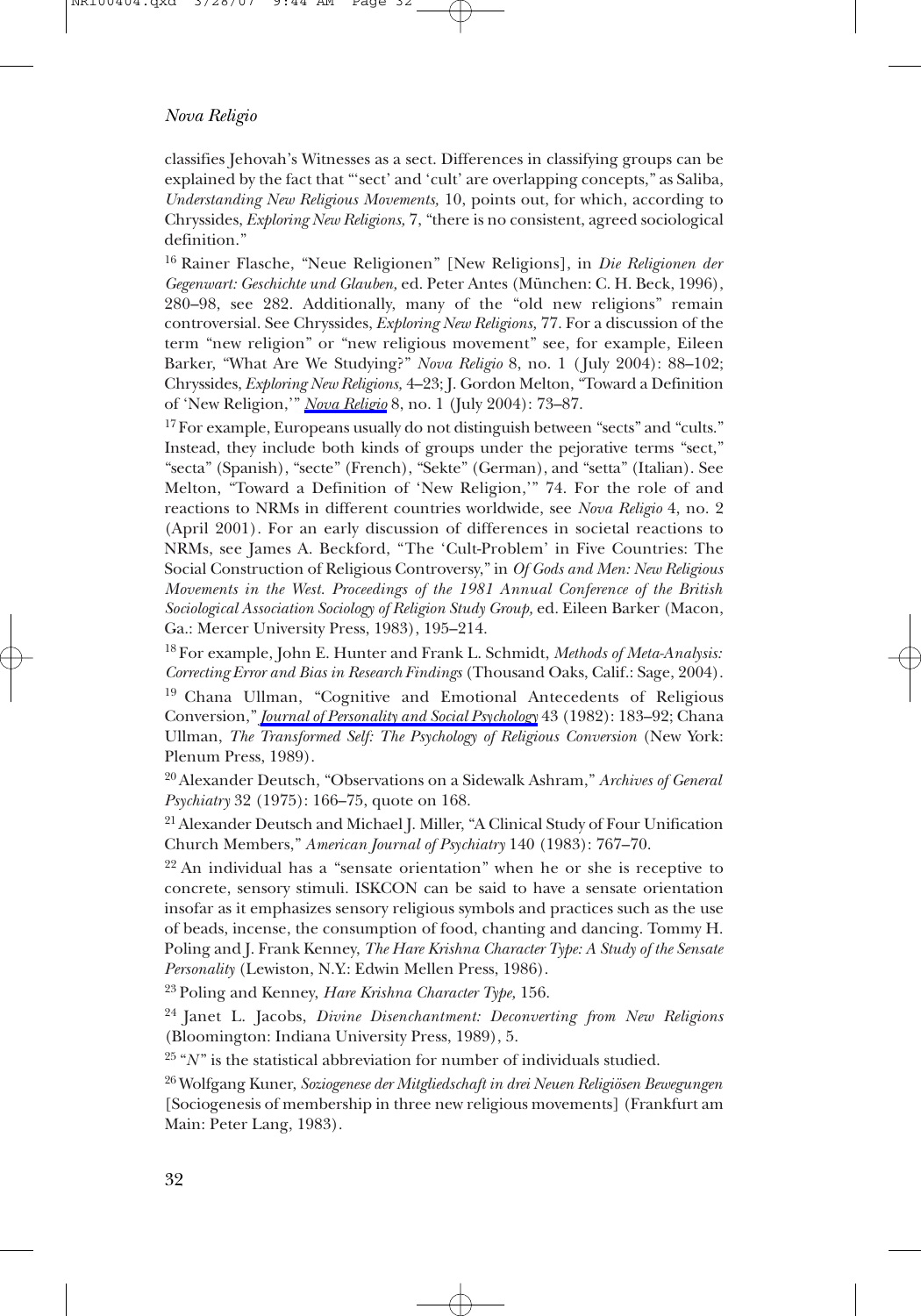27 Herbert Berger and Peter C. Hexel, *Ursachen und Wirkungen gesellschaftlicher Verweigerung junger Menschen unter besonderer Berücksichtigung der 'Jugendreligionen'* (Bd. 1) [Causes and effects of young people's refusal of society under special consideration of the 'youth religions' (vol. 1)] (Wien: European Center for Social Welfare and Research, 1981).

28 Jan M. van der Lans and Frans Derks, "Premies versus Sannyasins," *Update: A Quarterly Journal on New Religious Movements* 10, no. 2 (1986): 19–27.

29 Gunther Klosinski, *Warum Bhagwan? Auf der Suche nach Heimat, Geborgenheit und Liebe* [Why Bhagwan? In search of home, security, and love] (München: Kösel, 1985).

30 Especially Kuner, *Soziogenese*; Poling and Kenney, *Hare Krishna Character Type*; van der Lans and Derks, "Premies versus Sannyasins."

31 Sussan Namini and Sebastian Murken, "Familial Antecedents and the Choice of a New Religious Movement: Which Person in Which Religious Group?" forthcoming in *Nova Religio* 11, no. 3 (February 2008).

<sup>32</sup> Tadeusz Doktór, "New Religious Movements in Poland and the Stark-Bainbridge Theory of Religion," *Temenos* 29 (1993): 37–45, quote on 43.

33 Coralie Buxant, Vassilis Saroglou, Stefania Casalfiore, and Louis-Léon Christians, "Cognitive and Emotional Characteristics of New Religious Movement Members: New Questions and Data on the Mental Health Issue," *Mental Health, Religion, and Culture* (in press).

34 Vassilis Saroglou, Louis-Léon Christians, Coralie Buxant, and Stefania Casalfiore, *Mouvements religieux contestés: Psychologie, droit et politiques de précaution* [Controversial religious movements: Psychology, law, and politics of precaution] (Gent: Academia Press, 2005). It is to be noted that, from an attachmenttheoretical perspective, the religious compensation of early attachment insecurities (*compensation* hypothesis) is only one way in which religion may function in adult life. Some support is also available for the *correspondence* hypothesis, which predicts that the security or insecurity of an individual's early attachment experience directly (i.e., in the form of continuity) instead of inversely influences adult religiosity. See Lee A. Kirkpatrick, "An Attachment-Theory Approach to the Psychology of Religion," *International Journal for the Psychology of Religion* 2 (1992): 3–28; Lee A. Kirkpatrick, *Attachment, Evolution, and the Psychology of Religion* (New York: Guilford Press, 2005).

35 Saroglou, Christians, Buxant, and Casalfiore, *Mouvements religieux contestés.* The authors also replicated their study with a sample of 238 Jehovah's Witnesses and found different patterns of childhood attachment in this group. We do not report them here because the sample contained an even higher proportion of individuals who had been socialized in the group (37 percent) than the mixed sample of NRM members. As Sebastian Murken discussed in "Soziale und psychische Auswirkungen der Mitgliedschaft in neuen religiösen Bewegungen unter besonderer Berücksichtigung der sozialen Integration und psychischen Gesundheit" [Social and psychic consequences of membership in new religious movements with special consideration of social integration and mental health], in *Neue religiöse und ideologische Gemeinschaften und Psychogruppen. Forschungsprojekte und Gutachten der Enquete-Kommission 'Sogenannte Sekten und Psychogruppen,'* ed. Deutscher Bundestag Enquete-Kommission (Hamm: Hoheneck, 1998), 297–354, the psychological and psychodynamic situation of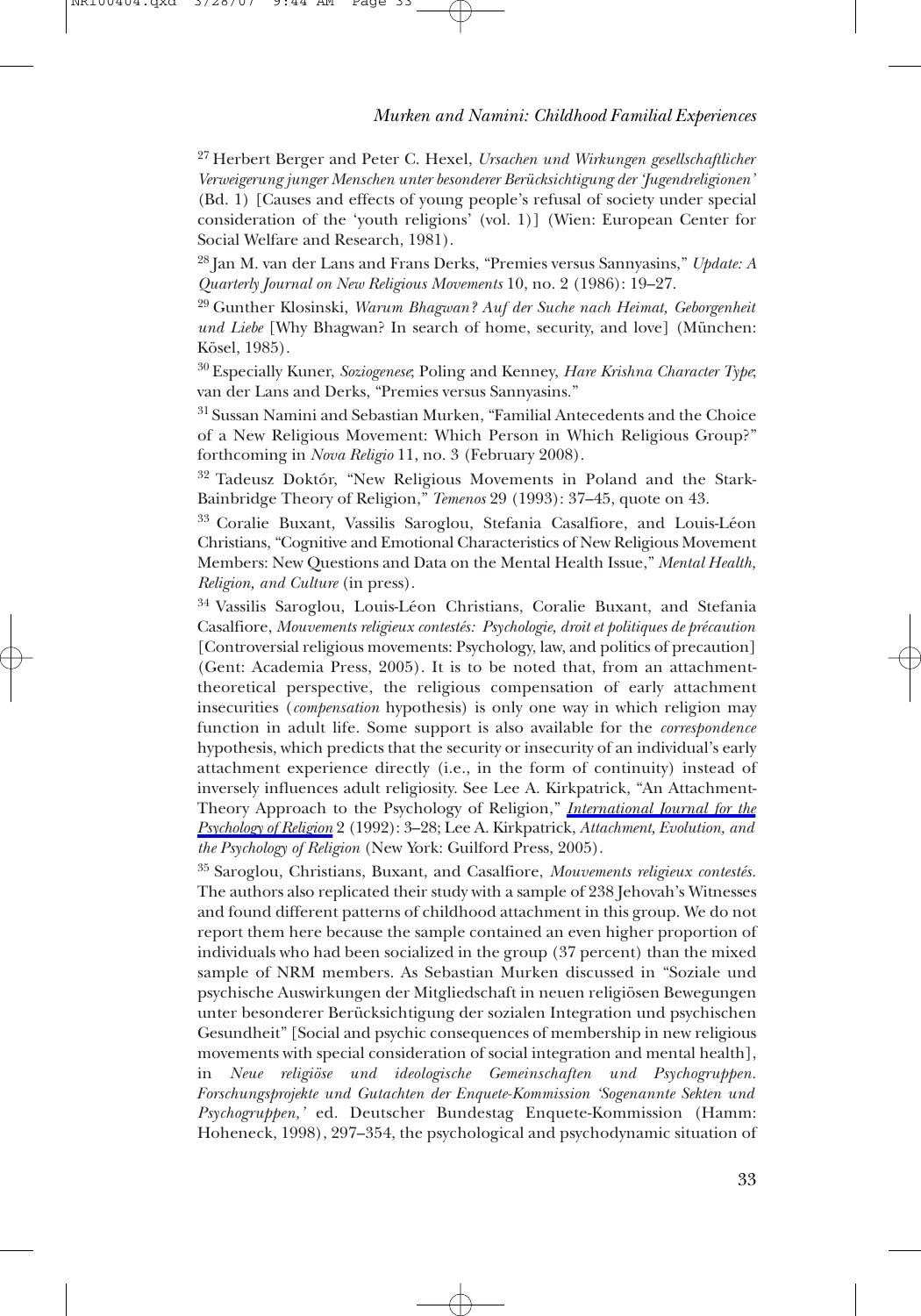individuals who converted to NRMs is not comparable to the situation of socialized members.

36 C. Anthony Martignetti, "Gurus and Devotees: Guides or Gods? Pathology or Faith?" *Pastoral Psychology* 47 (1998): 127–44.

<sup>37</sup> Peter Halama and Júlia Halamová, "Process of Religious Conversion in the Catholic Charismatic Movement: A Qualitative Analysis," *Archiv für Religionspsychologie* 27 (2005): 69–91, quote on 86. However, the authors' conclusion has to be treated with caution because the study did not include any non-convert control group.

38 Saul V. Levine and Nancy E. Salter, "Youth and Contemporary Religious Movements: Psychosocial Findings," *Canadian Psychiatric Association Journal* 21 (1976): 411-20, quote on 414. See also Saul V. Levine, "Youth and Religious Cults: A Societal and Clinical Dilemma," *Adolescent Psychiatry* 6 (1978): 75–89.

39 Eileen Barker, *The Making of a Moonie: Choice or Brainwashing?* (Oxford: Basil Blackwell, 1984), quote on 196.

40 Dieter Rohmann, *Ein Kult für alle Fälle: Eine empirische Studie zum Thema 'Mögliche Prädisposition einer Sekten-, Kultmitgliedschaft'* [A cult for all cases: An empirical study on the topic of 'potential predispositions for sect, cult membership'] (Bern: Edition Soziothek, 2000); Dieter Rohmann, "Mögliche Prädisposition einer Sekten-/Kultmitgliedschaft. Zusammenfassung einer empirischen Studie" [Potential predispositions for sect, cult membership. Summary of an empirical study], *Report Psychologie* 24 (1999): 764–65; Dieter Rohmann, "Jeder hat seinen Kult" [Everybody has his own cult], *Psychologie Heute* 27, no.8 (2000): 48–51.

41 Kuner, *Soziogenese,* 227.

<sup>42</sup> Levine and Salter, "Youth and Contemporary Religious Movements"; Levine, "Youth and Religious Cults."

43 Rohmann, *Ein Kult für alle Fälle.*

44 Ralf Gering, Nils Grübel, Claudia Haydt, Günter Kehrer, Istvan Keul, and Frank Starz, "'Mancherlei Gaben und ein Geist?' Eine charismatisch-evangelikale Gemeinde in Tübingen" ['Various gifts and one spirit?' A charismaticevangelical parish in Tuebingen], *Zeitschrift für Religionswissenschaft* 2 (1994): 23–47.

45 Berger and Hexel, *Ursachen und Wirkungen.* 

46 Namini and Murken, "Familial Antecedents and the Choice of a New Religious Movement."

47 Levine and Salter, "Youth and Contemporary Religious Movements"; Levine, "Youth and Religious Cults."

48 Rohmann, *Ein Kult für alle Fälle.*

49 Berger and Hexel, *Ursachen und Wirkungen.*

50 Max Heirich, "Change of Heart: A Test of Some Widely Held Theories about Religious Conversion," *American Journal of Sociology* 83 (1977): 653–80, quote on 664.

51 Kuner, *Soziogenese.*

52 Poling and Kenney, *Hare Krishna Character Type,* 146.

53 Rohmann, *Ein Kult für alle Fälle*; Rohmann, "Mögliche Prädisposition"; Rohmann, "Jeder hat seinen Kult."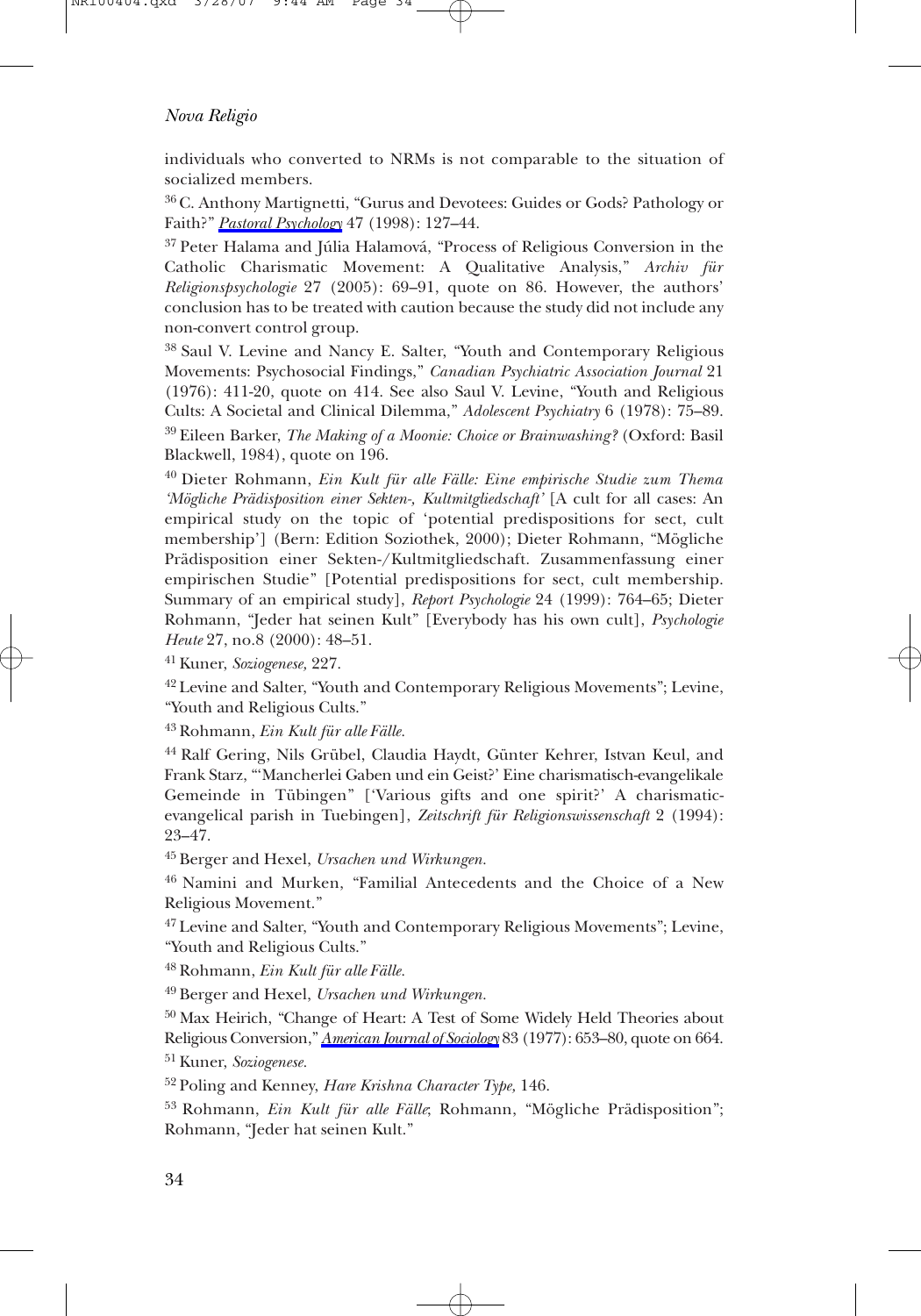54 Namini and Murken, "Familial Antecedents and the Choice of a New Religious Movement"; Sulloway, *Born to Rebel.*

<sup>55</sup> The authors appreciate all references to further relevant studies that have not been identified and included in this review.

56 Namini and Murken, "Familial Antecedents and the Choice of a New Religious Movement"; Buxant, Saroglou, Casalfiore, and Christians, "Cognitive and Emotional Characteristics." This current interest can at least partly be ascribed to the attention given to the attachment-theoretical approach to religion in the last few years. See Kirkpatrick, *Attachment, Evolution, and the Psychology of Religion*; Pehr Granqvist, "On the Relation between Secular and Divine Relationships: An Emerging Attachment Perspective and a Critique of the 'Depth' Approaches," *International Journal for the Psychology of Religion* 16 (2006): 1–18.

57 For example, Berger and Hexel, *Ursachen und Wirkungen*; Namini and Murken, "Familial Antecedents and the Choice of a New Religious Movement"; Poling and Kenney, *Hare Krishna Character Type*; Deutsch, "Observations on a Sidewalk Ashram."

58 For example, Barker, *Making of a Moonie,* 210 (italics by the author):

This does not mean that people become Moonies *in spite of* a happy family background; they are, I believe, quite liable to join *because of* one. That is to say, in so far as Moonies are looking for the warmth and affection of a secure family life, this is unlikely to be because they have never known one; they are far more likely to be hoping to return to one.

However, the difficulty of deciding whether a process of compensation or correspondence is going on becomes obvious when Barker seamlessly continues:

They are not likely to be turning to the Reverend and Mrs Moon as "True Parents" because they have never known parents whom they respected and loved; they are much more likely to be responding to the idea that those who are in the "parental position" can legitimately claim respect and obedience because they have grown up respecting their own parents (perhaps so much so that they were particularly disillusioned or disoriented when they recognized that their parents, like other human beings, have certain frailties and are not entirely omniscient.)

See also, Berger and Hexel, *Ursachen und Wirkungen.*

59 For example, Doktór, "New Religious Movements in Poland"; Kuner, *Soziogenese*; Namini and Murken, "Familial Antecedents and the Choice of a New Religious Movement"; van der Lans and Derks, "Premies versus Sannyasins."

60 Sigmund Freud, *Totem and Taboo,* Standard Edition, vol. 13 (London: Hogarth Press, 1913).

 $61$  Although it can be assumed that data on structural aspects of family life, such as loss of a parent and number of siblings, is unlikely to be distorted, the appraisal of early relationships may be influenced by the participants' religious development. On the one hand, highly Christian subjects could be influenced by the biblical command to "honor father and mother." On the other hand, sociologists who research conversion narratives assert that converts tend to devalue their pasts. We agree, however, with other authors that retrospective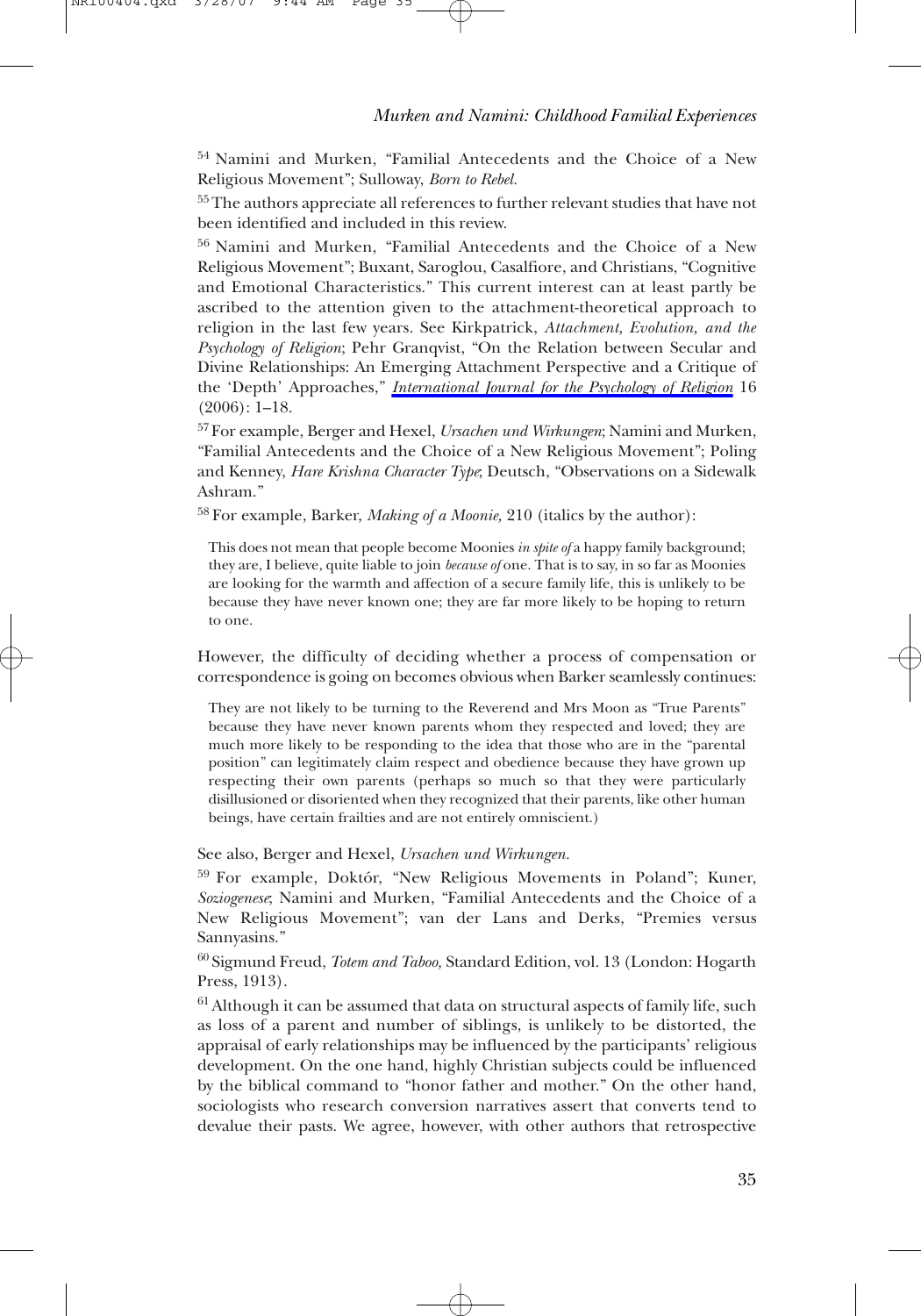accounts of converts are not less reliable than those used in other social science contexts and that they offer valuable sources of information, especially if prospective data are not available. See, for example, Robin D. Perrin and Armand L. Mauss, "Strictly speaking. . . : Kelley's Quandary and the Vineyard Christian Fellowship," *Journal for the Scientific Study of Religion* 32 (1993): 125–35; and Brian J. Zinnbauer and Kenneth I. Pargament, "Spiritual Conversion: A Study of Religious Change among College Students," *Journal for the Scientific Study of Religion* 37 (1998): 161–80.

62 See Susan Pitchford, Christopher Bader, and Rodney Stark, "Doing Field Studies of Religious Movements: An Agenda," *Journal for the Scientific Study of Religion* 40 (2001): 379–92.

## **BIBLIOGRAPHY OF STUDIES INCLUDED IN THE REVIEW**

- Barker, Eileen. 1984. *The Making of a Moonie: Choice or Brainwashing?* Oxford: Basil Blackwell.
- Berger, Herbert, and Peter C. Hexel. 1981. *Ursachen und Wirkungen gesellschaftlicher Verweigerung junger Menschen unter besonderer Berücksichtigung der 'Jugendreligionen'* (Bd. 1) [Causes and effects of young people's refusal of society under special consideration of the 'youth religions' (vol. 1)]. Wien: European Center for Social Welfare and Research.
- Buxant, Coralie, Vassilis Saroglou, Stefania Casalfiore, and Louis-Léon Christians. In press. "Cognitive and Emotional Characteristics of New Religious Movement Members: New Questions and Data on the Mental Health Issue." *Mental Health, Religion, and Culture.*
- Deutsch, Alexander. 1975. "Observations on a Sidewalk Ashram." *Archives of General Psychiatry* 32: 166–75.
- Deutsch, Alexander, and Michael J. Miller. 1983. "A Clinical Study of Four Unification Church Members." *American Journal of Psychiatry* 140: 767–70.
- Doktór, Tadeusz. 1993. "New Religious Movements in Poland and the Stark-Bainbridge Theory of Religion." Temenos 29: 37–45.
- Gering, Ralf, Nils Grübel, Claudia Haydt, Günter Kehrer, Istvan Keul, and Frank Starz. 1994. "'Mancherlei Gaben und ein Geist'? Eine charismatischevangelikale Gemeinde in Tübingen" ['Various gifts and one spirit'? A charismatic-evangelical parish in Tuebingen]. *Zeitschrift für Religionswissenschaft* 2: 23–47.
- Halama, Peter, and Júlia Halamová. 2005. "Process of Religious Conversion in the Catholic Charismatic Movement: A Qualitative Analysis." *Archiv für Religionspsychologie* 27: 69–91.
- Heirich, Max. 1977. "Change of Heart: A Test of Some Widely Held Theories about Religious Conversion." *American Journal of Sociology* 83: 653–80.
- Jacobs, Janet L. 1989. *Divine Disenchantment: Deconverting from New Religions.* Bloomington: Indiana University Press.